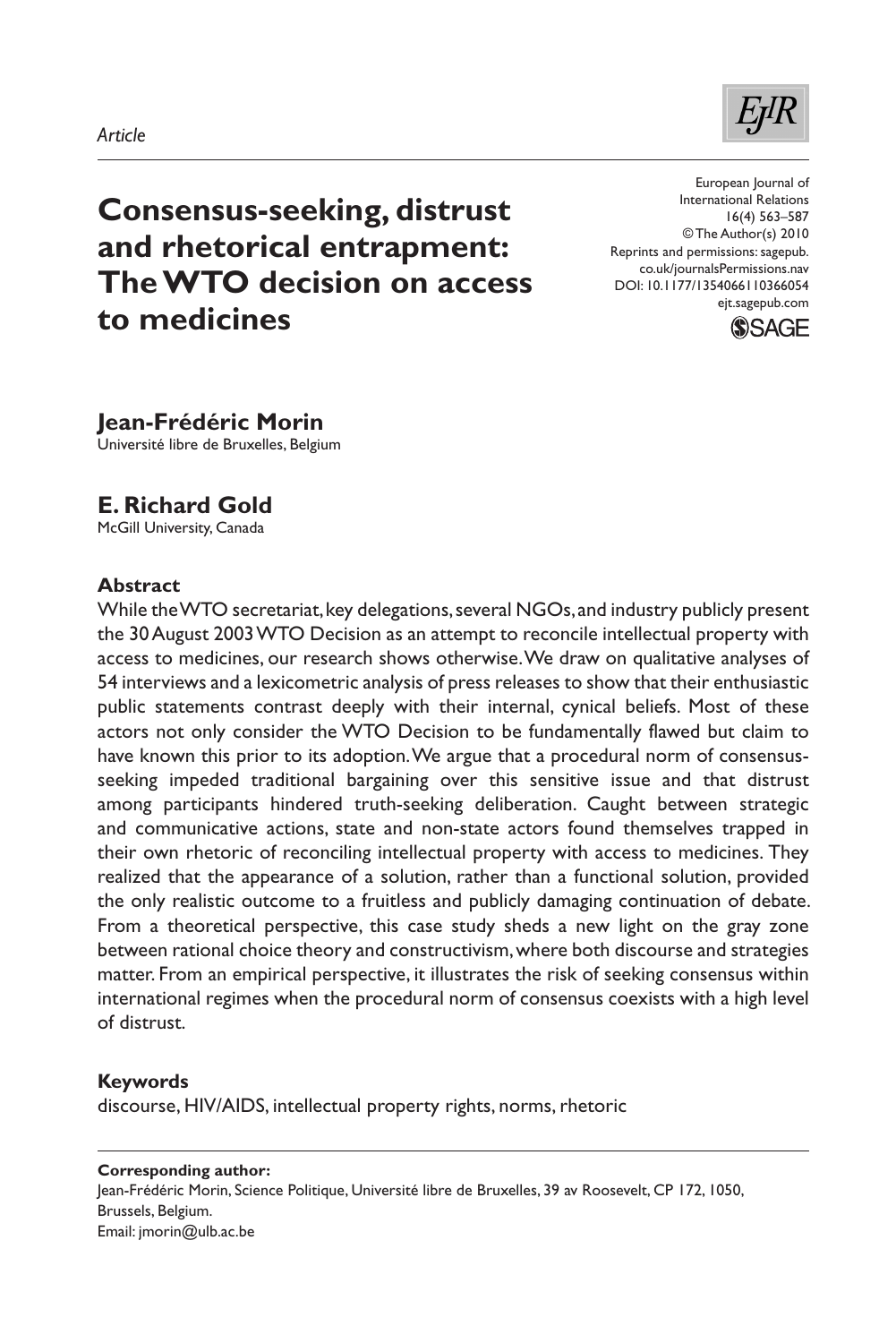# **Introduction**

Gabriel García Márquez's novel, *Chronicle of a Death Foretold*, tells the story of a tragic murder in a remote tropical community. While the townspeople were well aware of the murderer's intention, each had his or her own reason not to prevent this predictable crime, creating an odd consensual collusion. One could argue that the title of this novel could as easily describe the story of the WTO Decision on generic drug exports. Actors consensually agreed to a mechanism that they knew would not work but that would save their reputations and advantageously position them for the next round of negotiations.

This alternative *Chronicle of a Death Foretold* begins with the signature of the *Doha Declaration on the TRIPs Agreement and Public Health* in November 2001. The Declaration called for international negotiations to address the need of some countries to import generic medicines produced under compulsory licensing. At the time, the Agreement on Trade-Related Aspects of Intellectual Property Rights (TRIPs) provided that compulsory licenses 'shall be authorized predominantly for the supply of the domestic market.<sup>1</sup> Thus, if a developing country did not possess sufficient manufacturing capacity to make a locally issued compulsory license practicable, TRIPs prevented it from importing drugs produced under compulsory licenses in another country. With the Doha Declaration, WTO members formally agreed that this situation was unacceptable and committed themselves to find an 'expeditious solution.'

It was not until the summer of 2003 that Member States reached what WTO Director, Supachai Panitchpakdi, called 'an historic agreement.<sup>22</sup> The so-called 30 August 2003 Decision defined conditions under which a country could export pharmaceutical products to another under a compulsory license. In December 2005, WTO members translated this Decision into a permanent amendment to the TRIPs agreement, making it the first WTO agreement to be amended. The adopted mechanism received praise from around the world, including from rock star Bono, UNICEF, the United States Trade Representative, and Pfizer. Some NGOs expressed cautious skepticism over the Decision but nevertheless soon lobbied for its implementation in domestic legislation.

The effectiveness of the global mechanism, however, proved disappointing. The early literature, published before the adoption of the final Decision and the first attempts at its implementation, presents the Doha Declaration as a breakthrough and credited NGOs for bringing public health concerns to a trade forum (Hoen, 2002; Sell and Prakash, 2004). Even some later work treated the Declaration as a victory for NGOs, but with the warning that 'at the time of writing, it was too early to assess further any net effects of this case and later events' (Odell and Sell, 2006: 106). Nine years after the Doha Declaration, the conclusion has become clear that the WTO Decision actually changed little. In the seven years following its implementation, only one compulsory license has ever been issued under this mechanism. That was between Canada and Rwanda, as exporter and importer respectively, of 260,000 packs of the HIV/AIDS combination therapy. The Canadian company involved stated that 'it's almost a miracle Rwanda may be getting any drugs under this law.<sup>3</sup> Meanwhile, most other developing countries continue to lack safe and affordable pharmaceutical products. 'We have failed lamentably,' concluded Stephen Lewis, the former United Nations Special Envoy for HIV/AIDS in Africa.<sup>4</sup>

More recent studies provide three explanations for the failure of the WTO mechanism to increase access to medicines in developing countries (Baker, 2004; Gopakumar, 2004;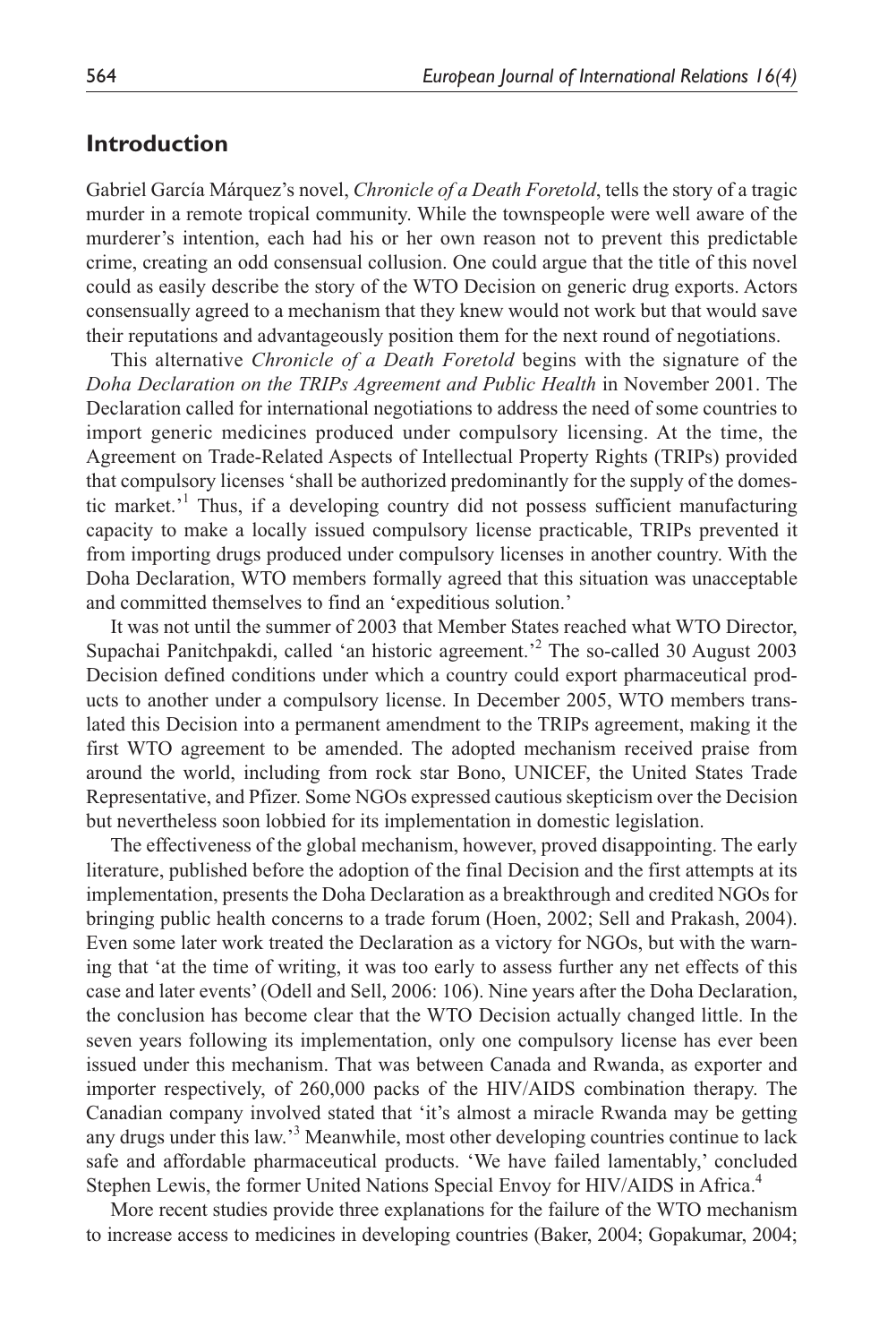Islam, 2004; Pugatch, 2006). Most argue that the hold-up is caused by the procedural requirements for obtaining a compulsory license, which are burdensome and create unnecessary transaction costs. Others explain away the current low use of the mechanism by pointing to the fact that India has been supplying affordable drugs that have not been patented in that country. Finally, others argue that the problem lies in an asymmetry of information about the mechanism such that many developing countries are not even aware that it exists. These three explanations converge on the conclusions that the legal mechanism is inadequate and that international pharmaceutical economics undermines its effectiveness.

This article addresses the upstream problem of how the world found itself in this situation. If we assume, along with most observers, that the legal mechanism is not suited to the realities of pharmaceutical economics and business models, why did policy makers adopt such an ill-fitted mechanism in the first place and why did most non-state actors publically support it? This problem is especially puzzling since frequent explanations for ineffective regimes are unsatisfactory. The facts run against the interest group literature argument that policymakers were captured by one interest group at the expense of others. Pharmaceutical companies were the only potential losers of the mechanism, but they surprisingly joined the NGOs in advocating for the implementation of the mechanism in domestic legislation. As John Odell and Susan K. Sell observed, 'if the dominant powers' preferences had been sufficient to determine the outcome, there would have been no WTO declaration at all, or one expressing sympathy for victims while reaffirming the status quo without qualification' (2006: 97).

We agree with Odell and Sell that actors may have recognized that walking away with nothing in hand was worse than a mechanism that they knew was flawed. But this does not explain how they put themselves into a situation where this would be true. It is far from clear why the United States and the pharmaceutical industry considered that a new exception to exclusive rights was better than the alternatives. It is even more difficult to understand why NGOs and developing countries felt that walking away from discussions in disgust was worse than a public health mechanism they knew to be flawed.

We argue that the actors became trapped in a rhetoric of consensus-seeking that made it preferable for all to agree to a flawed mechanism rather than to keep negotiating. With this procedural norm of consensus-seeking in place, it became more important to be seen as having participated in the process in a collaborative manner than to pursue the declared objectives of the regime. Thus, actors gave priority to reaching a shared decision over adopting an effective solution aligned with the formal objectives of the negotiations. The Decision represents more a convergence of relational interests (i.e. preserving reputation gains and ending the debate) than a convergence of minds (i.e. a moral duty to amend a treaty with the aim of increasing access to medicines).

This finding is of critical importance at a time when consensus-seeking is often presented by many policymakers and some academics as the most desirable process to govern trade-related matters (Kapoor, 2004; King, 2003; Wolfe, 2005). Such an approach is believed to avoid unfair outcomes otherwise favored by tyrannical majorities or hegemonic powers. If governments, patent-holders, generic producers, and humanitarian organizations, which are usually stuck in dead-ended antagonism, can agree on a solution, one could (wrongly) presume that it will be balanced and effective. Yet, our study shows that the procedural norm of consensus-seeking can also lead not only to unworkable outcomes, but to flawed processes as well.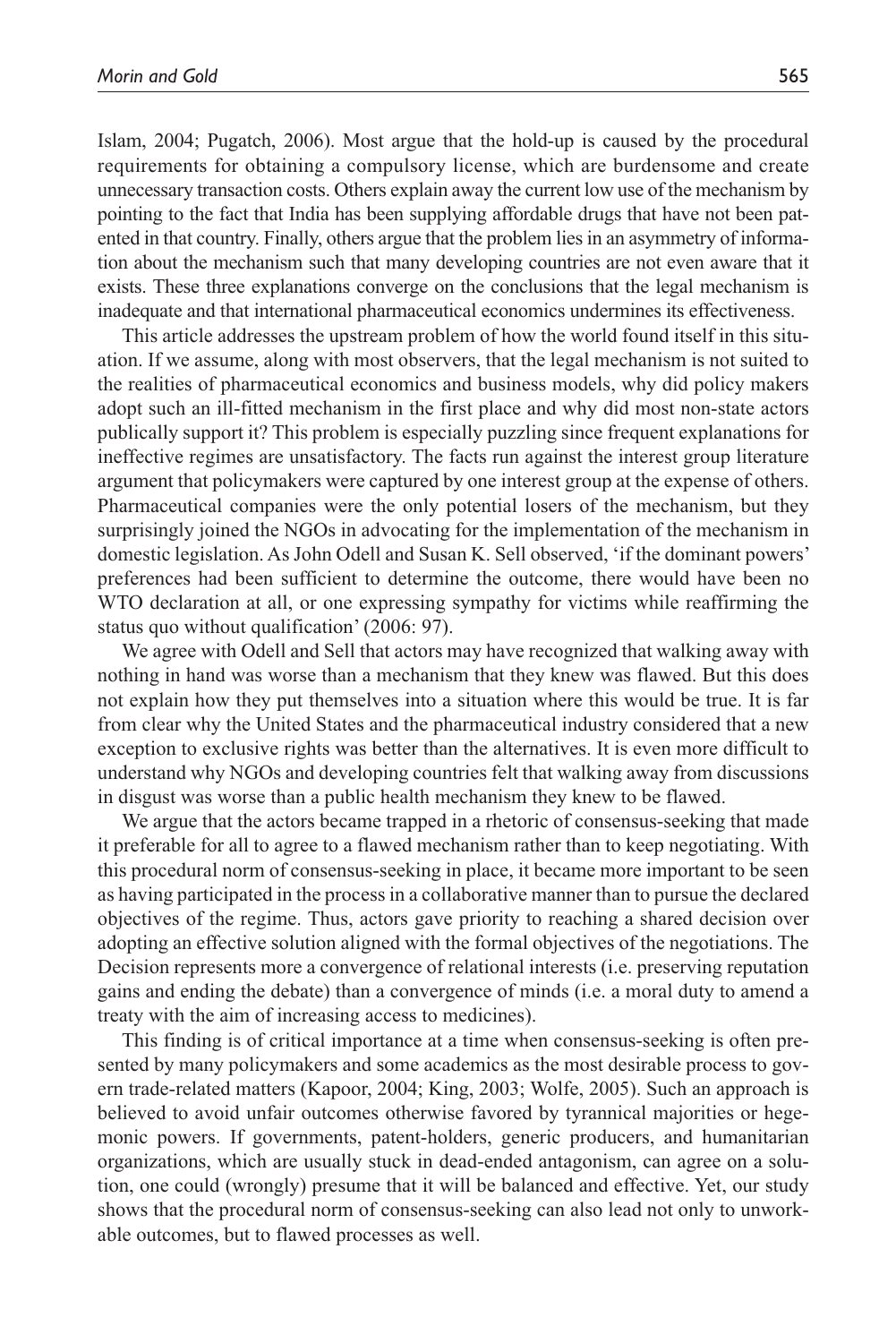|                             | Process<br>based on | Actor's<br>objective | Consensus is         | Outcome<br>defined by    |
|-----------------------------|---------------------|----------------------|----------------------|--------------------------|
| <b>Strategic</b><br>action  | <b>Bargaining</b>   | Gain-<br>maximizing  | A hypocrisy          | Most powerful            |
| <b>Rhetorical</b><br>action | Arguing             | Gain-<br>maximizing  | A procedural<br>norm | 'Unworking<br>agreement' |
| Communicative<br>action     | Arguing             | Truth-<br>seeking    | An outcome           | Best argument            |

#### **Table 1.** Three forms of action

More specifically, we argue that when consensus-seeking is elevated to the status of procedural norm, it is likely to bring participants into a position of 'rhetorical action.' Rhetorical action refers to the strategic deployment of an organized set of claims with the purpose of convincing an audience or depriving opponents of rhetorical materials (Krebs and Jackson, 2007, Müller, 2004; Risse, 2000; Schimmelfennig, 2001; Ulbert and Risse, 2005). As illustrated in Table 1, rhetorical action is situated within a continuum from strategic action based on pure gain maximization (an ideal-type conceptualized by rational choice theory) to communicative action based on pure truth-seeking deliberation (an ideal-type conceptualized by Jürgen Habermas). Lying between strategic and communicative actions, rhetorical action has characteristics of each: it is based on using arguments to persuade others but without a willingness to give up on maximizing one's own gains.

The concept of rhetoric can usefully bridge two theoretical schools. Rational choice theory alone cannot explain our case as norms and discourse have clearly affected the outcome. However, hard-core constructivism is equally insufficient. Actors had predefined material interests and sought to maximize their utility. We consider that rhetorical action, as a middle ground between constructivism and rational choice theory, better explains the adoption of the 2003 WTO Decision.

Rhetoric could be a powerful tool if used unilaterally. However, if all actors engage in rhetorical action and do not share any normative commitment other than the procedural norm of consensus-seeking, they will find themselves trapped in an endless debate, unable to persuade others and unwilling to move. To overcome this situation, actors have three options. First, they can turn their dynamic of rhetorical action into strategic action. For this, they must be prepared to behave in contradiction with their own discourse and suffer reputational costs. Second, they can try to elevate their rhetorical action into truth-seeking action. This, however, requires more than intersubjectively shared norms and the prevalence of argument over bargaining, two conditions identified by the current Habermasian literature on world politics (Kapoor, 2004; Mitzen, 2005; Müller, 2004; Risse, 2000). Our research suggests that trust — or at least the absence of distrust — is an independent intervening variable. Third, actors unwilling to suffer reputational costs by having behaviors inconsistent with their previous discourse and unwilling to build trust with their interlocutors by ignoring their previous behaviors, can close their debate by adopting an *unworking agreement*.

To identify the operative norms, strategies, and arguments of participants involved with formulating the WTO debate on patent and public health, we used two data sources.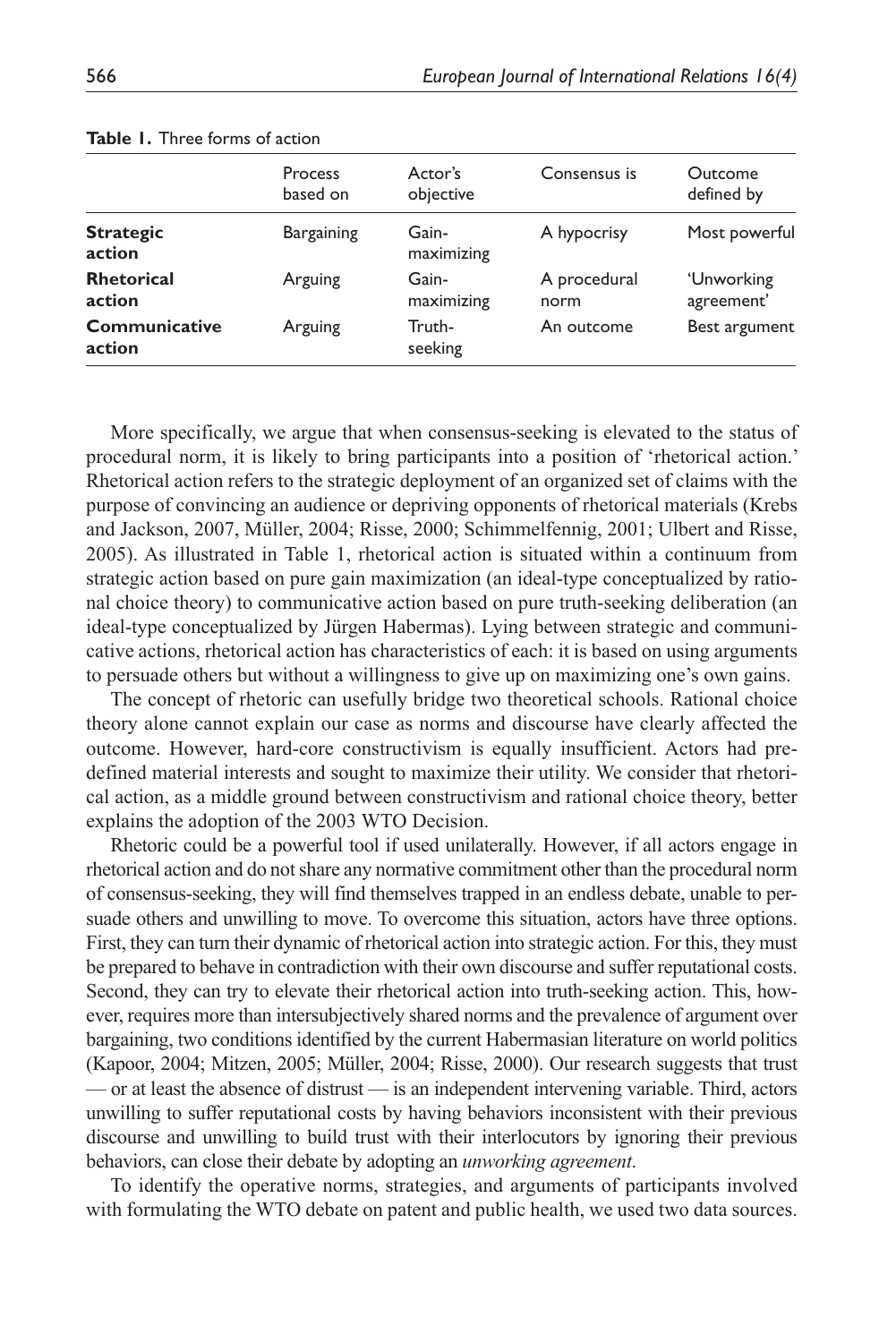The first derives from 54 semi-structured interviews we conducted with key actors (see appendix). While it is impossible to guarantee that interviewees were sincere, the structure of the interview — its confidential nature and face to face discussion — makes this method more likely than public statements or questionnaires to reveal beliefs.

The second data set was constructed from a computer-based lexicometric analysis of more than one hundred press releases and published open letters on the WTO Decision. This data set reveals how actors desired to portray themselves and negotiations at particular times. By relying on these two sources of data and using both qualitative and quantitative analyses, we were able to overcome the deficiencies of each and help control for false recollection and inconsistencies.

This article is organized in three sections. First, we show that the WTO debate on patents and public health possessed similarities to rational truth-seeking deliberations. States and non-state actors engaged in a process of argumentation, expressed their commitment to reach a consensus, and progressively converged on a common set of norms. However, as the second section establishes, the process of argumentation was not driven by communicative but by rhetorical action. Suspicions about the true motives of interlocutors led to pessimism and encouraged actors to pursue their own strategic gain-maximizing objectives. The third section describes how the actors were trapped by their own rhetoric around the procedural norm of consensus-seeking, which conflicted with their material and reputational interests. Only the establishment of an alleged consensus, privately described by participants themselves as unworkable, could allow the actors to escape from a dead-end consensual process and avoid negative reputation consequences.

# **The procedural norm of consensus-seeking**

## *The appropriateness of argumentation*

We argue that consensus-seeking became a procedural norm in the WTO debate on patents and access to medicines. Norms are shared understandings of the appropriate behavior for actors with a given identity, usually defined in terms of prescription or proscription (Katzenstein, 1996). International Relations scholars focus mostly on substantive norms, such as the prescription of human rights practices or the proscription of the use of chemical weapons. These norms are often correlated with behavioral changes and positive outcomes. Less well understood, but equally important, are procedural norms, such as the norm of consensus-seeking, and their effects on policy processes.

In the context of the WTO, consensus is technically considered reached 'if no Member, present at the meeting when the decision is taken, formally objects to the proposed decision.<sup>55</sup> In the context of this study, however, we do not follow this legal definition. Given that we are interested in social rather than legal norms, we follow the Habermasian literature and conceptualize consensus-seeking as an ideal-type process that brings interested parties into a common deliberation with the objective of reaching an agreement that is rational from a subjective perspective and normatively valid from an intersubjective perspective. The objective is neither a mere agreement resulting from a majority vote nor a compromise resulting from bargaining (Habermas, 1996: 166). A consensus is reached only through the force of the better argument. While the legal norm of consensus is a key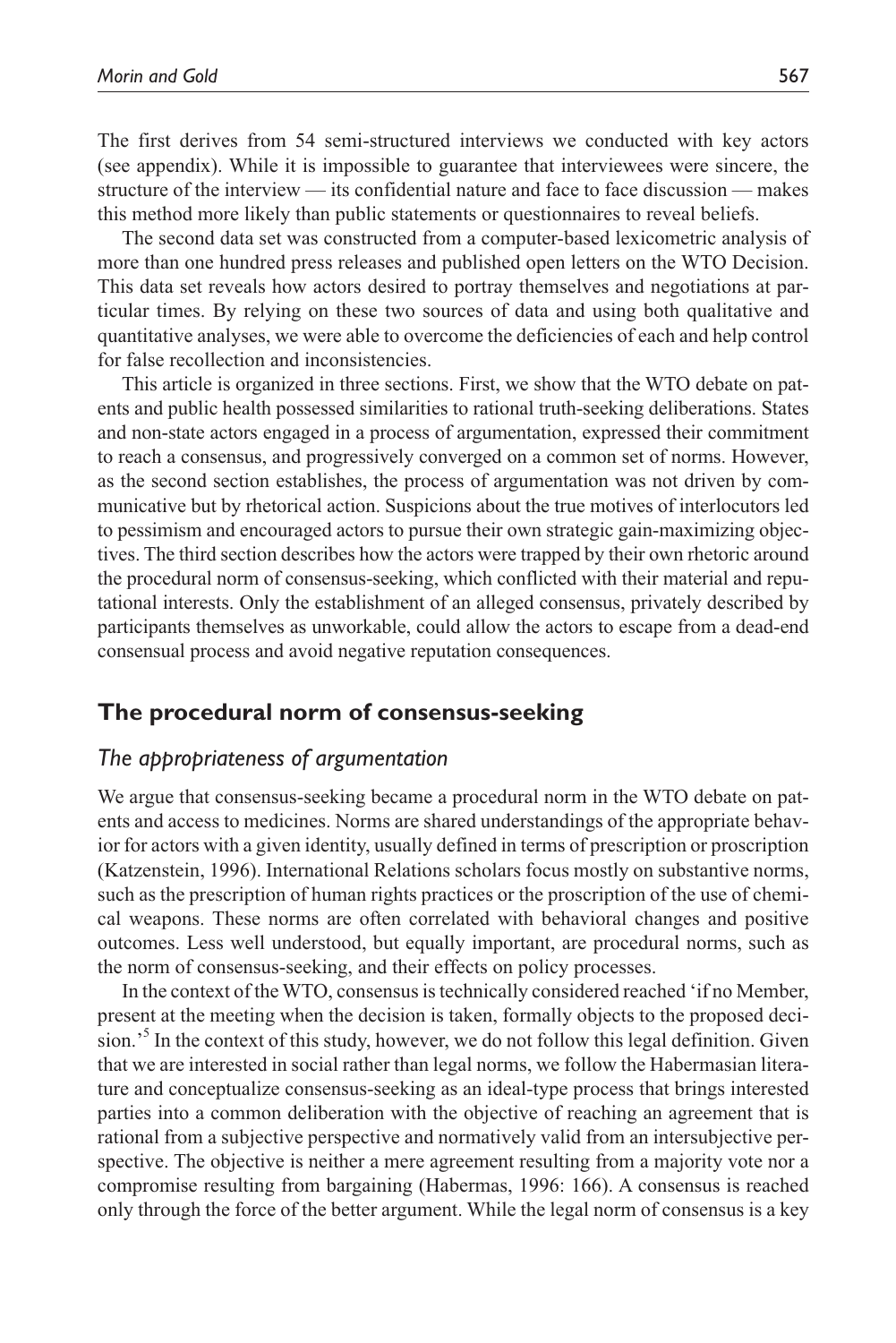feature of the WTO, the social norm of consensus-seeking, as an objective, can be found in several multilateral settings, especially around social and environmental issues. In fact, the WTO is less suited for Habermasian consensus than are other settings given that its core procedure is based on bargaining rather than on deliberation.

The issue of access to medicines is a 'deviant case' in international political economy (Drezner, 2007: 177) because of its strong social context. Unlike usual WTO bargaining in which it is appropriate to try to secure benefits narrowly for one's constituents, in the case of access to medicines, such conduct would have been seen as inappropriate. In public discourse on access to medicines, morality prevails over rivalry. While it is socially acceptable for a state to claim that a new free trade agreement better positions its domestic industry to be globally competitive, it would be inappropriate to brag that a decision increases the price of medicines in developing countries and increases the profit margin of pharmaceutical firms.

Distinguishing between what actors legally have to, and what they socially must, do is crucial to understand behaviors. Legally, under the *Agreement Establishing the WTO*, an interpretation of the TRIPs Agreement regarding the use of compulsory licenses could have been taken by a majority of three-quarters. But this procedural rule was not followed and the social norm of consensus-seeking dominated deliberations (Ehlermann and Ehring, 2005: 64). No country ever requested a vote, and no NGO actively promoted this option, even when only one country, the United States, was still resisting. WTO members took the necessary time to convince one another, even though some delegations presented the issue as a matter of life and death.

Non-state actors were part of and subject to the norm of consensus-seeking accepted by state actors. After the adoption of the 2001 Doha Declaration, pharmaceutical companies changed their discourse and progressively integrated the soft language of multistakeholder governance. A good illustration is the speech by Raymond Gilmartin, then President of the International Federation of Pharmaceutical Manufacturers & Associations (IFPMA), made in 2002 when WTO negotiations were at their peak:

To make real progress, we must adopt a new approach for constructive engagement. First, it's important to acknowledge that other stakeholders are expressing legitimate needs and then to engage with them to agree on a common goal. Next, through constructive dialogue, we must propose solutions and be prepared to take specific action. Third, we should engage with others to form coalitions to try to effect change — whether or not we share a common vision with them.... I'm a firm believer in the need to establish consensus before setting our course.<sup>6</sup>

Pharmaceutical companies retained this mild rhetoric of inclusiveness during most of the negotiation and implementation phases. One of the only exceptions occurred soon after Canada announced its intention to implement the WTO decision. Harvey Bale, the Director of IFMPA, warned the Canadian government that its initiative would be 'a negative black eye' that could 'very well affect the investment climate.' But less than a week later, pharmaceutical companies abandoned this confrontational approach. Their press releases and open letters used not only neutral but inclusive terms to describe interactions with other actors such as *agree*, *all*, *collaboration*, *common*, *consensus*, *cooperation*, *coordination*, *joint*, *partnership*, *shared*, and *together* (Z value of 2.77 ). The few aggressive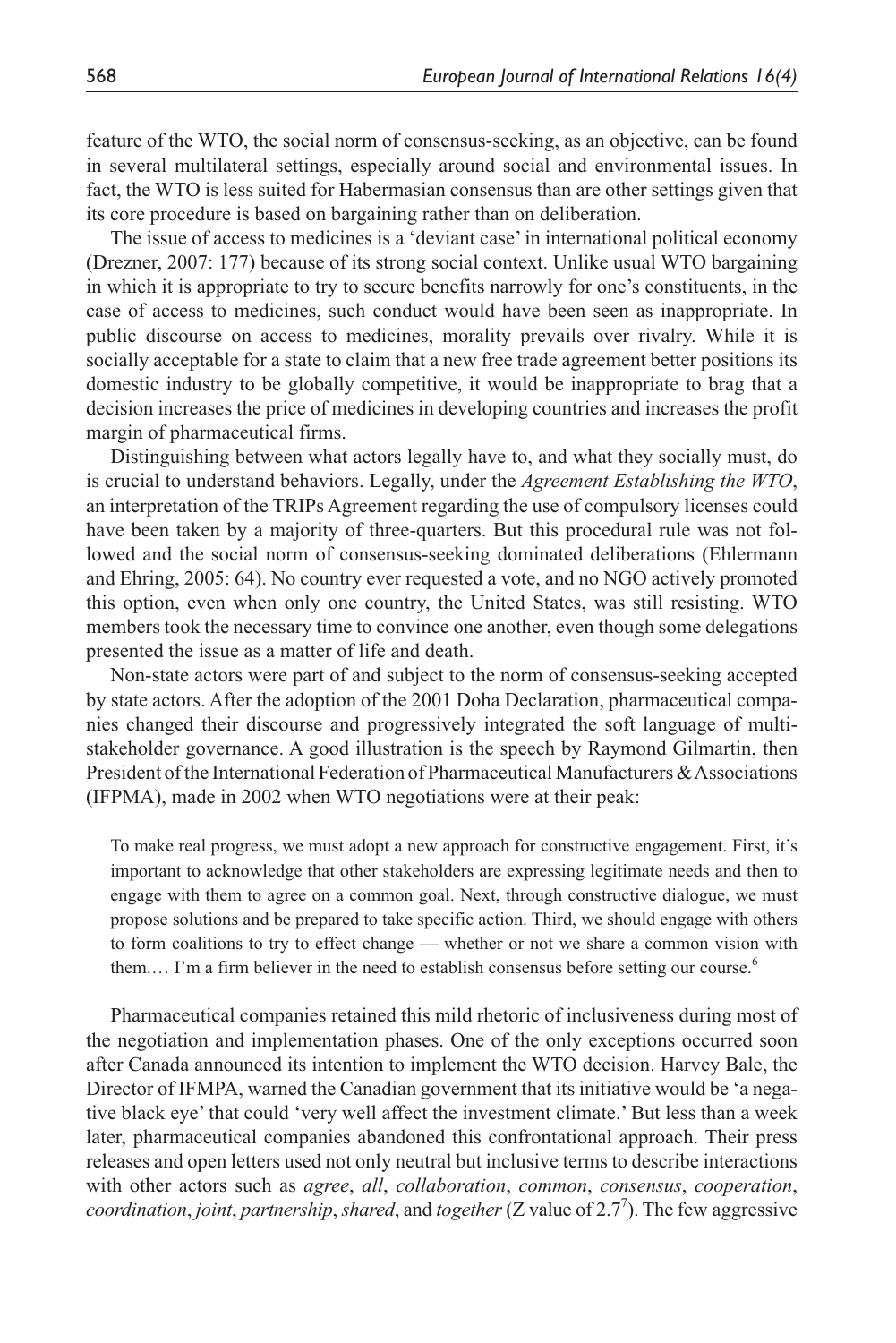nouns and adjectives employed referred to the common 'fight against diseases' and 'the battle against public health threats.' Moreover, their lexicon used notions associated with aid — like *help*, *humanitarian*, and *assistance —* more frequently than any other actor, including NGOs (Z value of 5.8).

In this lexical environment, several actors appealed to the consensus-seeking norm to make their arguments more convincing. For example, the Canadian government justified its narrow list of pharmaceutical products that could be manufactured for export by referring to international disagreements on the issue and the possibility of adding new drugs if 'an international consensus emerges.<sup>8</sup> Pharmaceutical companies, for their part, defended a provision called 'right of first refusal' on the basis that it would allow all stakeholders to fully participate in the mechanism.<sup>9</sup> Interestingly, NGOs objected to both the government's list approach and the industry's right of first refusal in implementing legislation of the WTO Decision by claiming that neither reflected the 'carefully-crafted international consensus.'10

As a consequence of this normative environment, actors who disagreed with the socalled consensus felt ostracized. An interviewee working for a major international NGO was afraid of being seen as arrogant when he did not support a consensual decision: 'I worked very hard to try to make a more gentle position and more soft and help people to understand why and to excuse.' A second interviewee, who worked closely with the pharmaceutical companies, confirmed: 'If you don't agree with [the Decision] all of a sudden you become more and more considered a fringe element.'

Of course, one's discourse does not necessarily reflect one's thoughts and actions. In fact, during our interviews, many used martial terminology to describe their experience, referring to 'a fight,' 'a guerrilla,' 'a battle,' and 'a war' against 'an enemy.' However, a social norm is not revealed by personal beliefs or actions, but by the intersubjective understanding of appropriate behaviors, as usually expressed publicly. Although the 2003 WTO Decision is not the result of truth-seeking deliberation, its discursive landscape indicates the presence of a logic of appropriateness to enter into a process of argumentation.

## *Arguing on the appropriate behavior*

As our findings show, actors can feign having sought and achieved a consensus that never occurred. The work of Habermas on communicative action is useful in distinguishing alleged from actual consensus. For Habermas, genuine consensus derived from truthseeking deliberations is the constitutive core of rationality and the source of legitimacy (Habermas, 1984). However, the ideal speech situation required for Habermasian truthseeking deliberations is impossible in the international sphere (Diez and Steans, 2005). There is never equal access to the discourse and power relations always play a role in determining outcomes (Hyde-Price, 2006). Communicative action must, however, be understood as an ideal-type that, like strategic action, does not perfectly describe realworld situations. Moreover, traditional Habermasian assumptions must be relaxed when the ideal-type of communicative action is applied to understanding world politics. Internationalists have specifically identified two conditions for truth-seeking deliberation (Kapoor, 2004; Mitzen, 2005; Müller, 2004; Risse, 2000). First, the use of power, although unavoidable, should not overrule the force of the better argument. This implies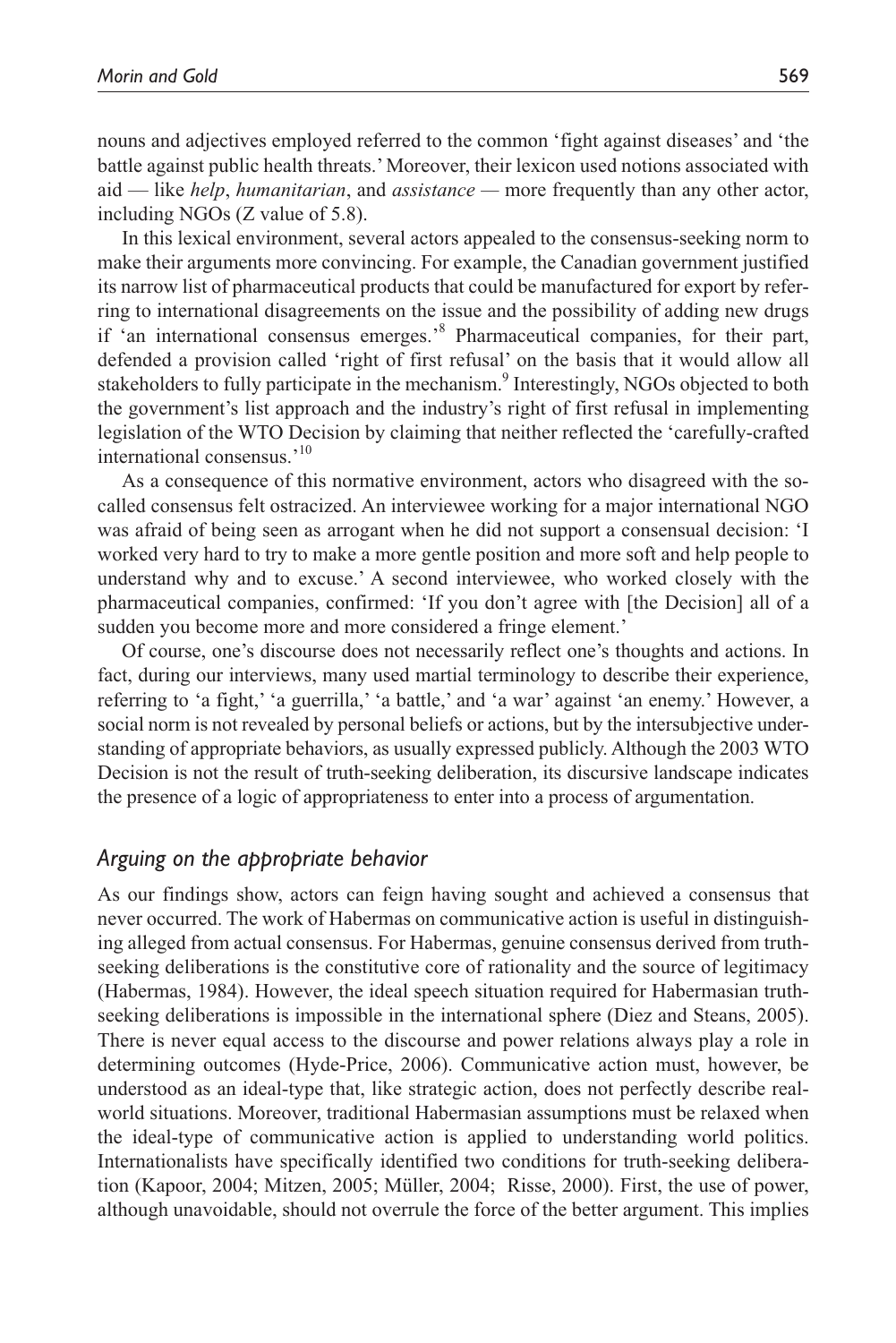that all interested parties have an opportunity to participate in the deliberative process, put forward arguments, and challenge validity claims. Second, participants must share a common *lifeworld*, that is, a set of fundamental norms and systems of beliefs against which they can weigh claims. The practice of communicative action reproduces this common *lifeworld*, while it can also, at a smaller scale, produce new interpretations of the truth, the good, and the right.

Although the August 2003 Decision is not the result of a truth-seeking deliberation, we found that its two conditions — a process of argumentation and shared norms appear to have been fulfilled. Indeed, we disagree with those who consider that bargaining always prevails over arguing in trade matters. Consensus-seeking at the WTO is often condemned as 'organized hypocrisy' and a 'procedural fiction' (Steinberg, 2002: 342). It is said that raw bargaining, including the use of coercion, trade-offs, and sanctions, enables powerful countries to dominate the process. This realist perspective is exemplified in Frederick Abbott's publications on the WTO 2003 Decision. He explains the Decision by the fact that the US 'did not enjoy broad developed country support for its preferred hard-line approach to the Decision,' while developing countries 'stuck together better than the average family' (2005: 349; and 2003: 2). He concludes that this exceptional bargaining structure led to the US acceptance of the 2003 Decision.

This narrative, however, is based solely on the logic of strategic action and fails to fully explain the 2003 Decision. Power dynamics and strategies were, of course, at play, but they are not sufficient to explain the outcome. Why the US was dropped by its allies on this specific issue and why developing countries formed a more cohesive group than usual (Odell, 2009) remain to be explained. One could hardly find an answer in the bargaining process itself, especially after November 2001. Once the Doha Declaration was adopted, WTO members deliberately isolated the issue of access to medicines from other trade issues where bargaining and strategic linkages are dominant negotiating principles. They adopted the Doha Declaration on TRIPs and Public Health in a separate document, agreed on a solution before the Cancun ministerial of 2003, and adopted a permanent amendment before the Hong Kong ministerial of 2005. Although development on this issue was presented by some developing countries as a condition to the launch of the Doha round of trade negotiations and by some developed countries as a stimulus for its conclusion, it was not strategically linked with any specific trade issue. As several interviewees mentioned, this procedure stood in sharp contrast to the usual trade bargaining practices under which trade-offs are specific and are often made explicit. On the issue of access to medicines, however, efforts were sought to minimize, or at least give the impression of minimizing, trade-offs with other trade issues.

Actors seemed to be primarily engaged in a process of argumentation rather than one of pure bargaining. We must recognize that it is methodologically impossible to clearly demonstrate that argumentation won out over material power (Deitelhoff and Müller, 2005). Nevertheless, we note that there is no suggestion of strategic linkages being made with other specific trade issues while there is evidence of a 'deliberative drift' (McLaverty and Halpin, 2008). Several studies have analyzed the negotiation process that led to the 2003 Decision, have described the discursive frames promoted by key actors on each side of the debate, and have established that discursive strategies played a key role in explaining the outcome (Odell and Sell, 2006; Sell and Prakash, 2004). It is now well known that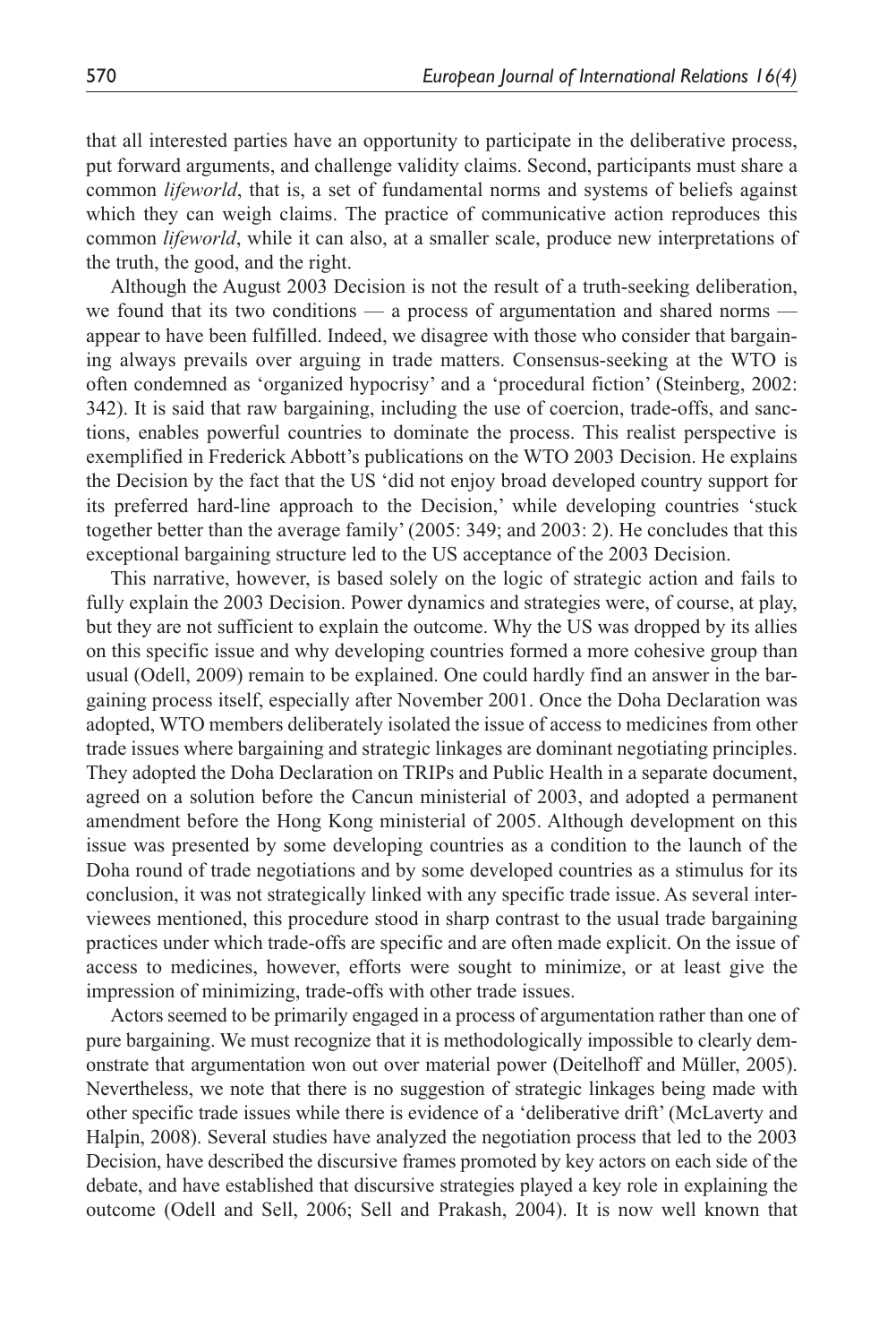developing countries and NGOs contested the established orthodoxy of strong patent protection by using a set of pre-established norms. In their public statements and positions, they appealed to fairness in trade relations and international human rights to promote the counter-regime substantive norm that public health concerns should take precedence over patent protection. The US and pharmaceutical companies publicly responded to these claims and engaged in the debate. They promoted alternative interpretations of the same set of substantive norms, stating that a fair trade system implies protection of private property and international human rights include the right to have one's creation protected.

It is more difficult to establish whether actors had equal opportunity to participate in the debate. Several critics claim that the lack of transparency and the marginalization of non-state actors deprived the WTO debate from reaching its necessary public and weakened the legitimacy of the decision-making process (Charnovitz, 2002: 354; Esty, 2002; Kapoor, 2004: 532). Of course, the decision-making process at the WTO does not formally require the support of non-state actors. It also is true that the intended beneficiaries of the mechanism were not considered as relevant stakeholders and were not invited to participate in Geneva-based discussions. People suffering from the lack of medicines in developing countries remained, at best, a minor and voiceless public.

Nevertheless, some transnational NGOs acted as norm entrepreneurs in the shadow of formal WTO deliberations, in the sense that they constructed the initial cognitive framing of 'issues by using language that names, interprets and dramatizes them' (Finnemore and Sikkink, 1998: 897). Located at the impulse-generating periphery that surrounds the political center, they were able to create with government officials what Keohane and Nye called 'transnational–transgovernmental coalitions' (2001: 9). Earlier studies have shown that, during the pre-negotiation phase leading to the Doha Declaration, NGOs capitalized on the HIV/AIDS and anthrax crises to create political opportunities, disrupt the WTO's agenda, and promote the alternative frame that 'compulsory licenses = generics = lower prices = life' (Drezner, 2007; Hoen, 2002; Sell and Prakash, 2004). Our interviews further establish that non-state actors played a crucial role during the negotiation and the implementation phases, moving from the role of agenda-setters and public-mobilizers to that of direct advisers. NGOs and industry organizations provided technical support to bureaucrats, drafted submissions formally presented by WTO members, organized training sessions for negotiators, and offered 'legal clinics' during WTO conferences. They also made sure that the details of the WTO negotiations, although not formally public, would be known to those who were interested. Professor Abbott himself, who espouses a state-centric perspective in his publications, was frequently hired by NGOs to provide technical assistance to developing countries. According to some interviewees, he was even one of the main architects in the process of convincing several delegations to adopt the consensual decision.

The last condition that has been identified to establish a truth-seeking deliberation process in world politics is the existence of a common lifeworld. While the 'business– US' and the 'NGO–developing countries' coalitions may seem far apart in their positions, one should not overestimate the extent of divergence of their lifeworld. Deitelhoff and Müller found that '[i]nternational politics already represent a thin layer of a common lifeworld' (2005: 172). Governmental and transnational actors involved in the debate over access to medicines shared technical knowledge, a legal language, and a familiarity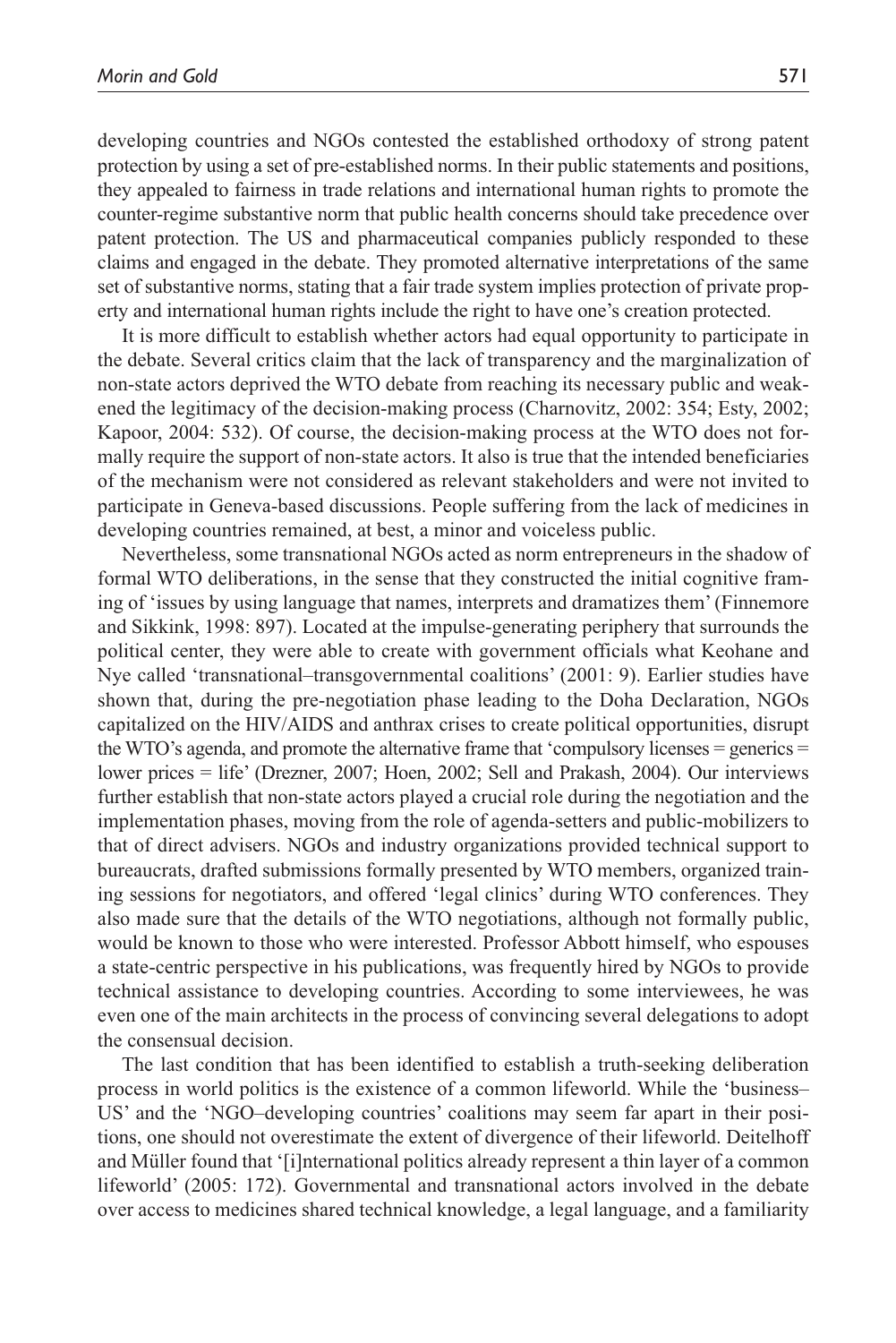with diplomatic practices. On the other hand, those suffering from HIV/AIDS and those conducting research on it were not part of this subculture, and were not, as noted above, considered as relevant participants in the debate. Pharmaceutical companies, major NGOs, and government officers all considered themselves and each other as valid interlocutors sharing a common conceptual framework.

Moreover, state and non-state actors alike recognized that the background context to the debate was the HIV/AIDS epidemic. The NGO–developing countries coalition had long focused on this crisis, but soon the US–business coalition agreed. First, the US government broke with its long-standing policy in May 2000 when it issued an Executive Order supporting the use of compulsory licenses for HIV/AIDS medications in sub-Saharan Africa. A year later, 39 pharmaceutical corporations dropped their controversial lawsuit against the South African government in relation to those medications and the US government announced the withdrawal of its WTO claim against Brazil over pharmaceutical patent issues. Meanwhile, the pharmaceutical companies significantly increased the amount of drugs donated to developing countries and the US government initiated an ambitious development program to assist developing countries facing the HIV/AIDS crisis (Gathii, 2003). These actions demonstrated an implicit acceptance by advocates of strict international patent standards that a rigid enforcement of the TRIPs agreement could potentially lessen access to medicine in developing countries and that they had a moral responsibility to refrain from doing harm (Barry and Raworth, 2002).

Deitelhoff and Müller observed that 'actors facing a breakdown in cooperation strive to create artificial lifeworld features' (2005: 173). Indeed, from the eve of the Doha Conference, the public statements of both coalitions progressively converged on certain substantive norms. As a lobbyist for industry recognized during our interviews: 'Our position at the beginning was quite strong but we did make compromises.' Pharmaceutical companies even came to explicitly recognize that patents are one of the 'barriers to providing basic medical care in the world's poorest countries.'11 NGOs and developing countries, for their part, recognized the legitimacy of patent protection, stopped arguing for the total exclusion of pharmaceutical products from patentability, and advocated, instead, for simple ad hoc exceptions.

This normative agreement carried over to the Doha Declaration itself. In it, WTO members agreed that the TRIPs Agreement 'should not prevent members from taking measures to protect public health.'12 They also explicitly recognized 'that intellectual property protection is important for the development of new medicines.<sup>'13</sup> After the prenegotiation phase, these assumptions, heavily disputed before 2001, remained unchallenged. What was later called the 'spirit of the Doha Declaration' provided a common normative background against which assertions and substantive norms could be gauged.

When one takes into account their shared political culture, their reciprocal empathy, their common background context, and their agreements on basic substantive norms, one finds the basis for, at minimum, a thin layer of common lifeworld and, more likely, a more substantive one. While the 'business–US' and the 'NGO–developing countries' coalitions still had major disagreements separating them, the 2001 Doha Declaration defined a common lifeworld sufficient to ground the debate that led to the 30 August 2003 Decision. At first glance, they appeared ready to enter into a truth-seeking deliberation that would produce a rational consensus.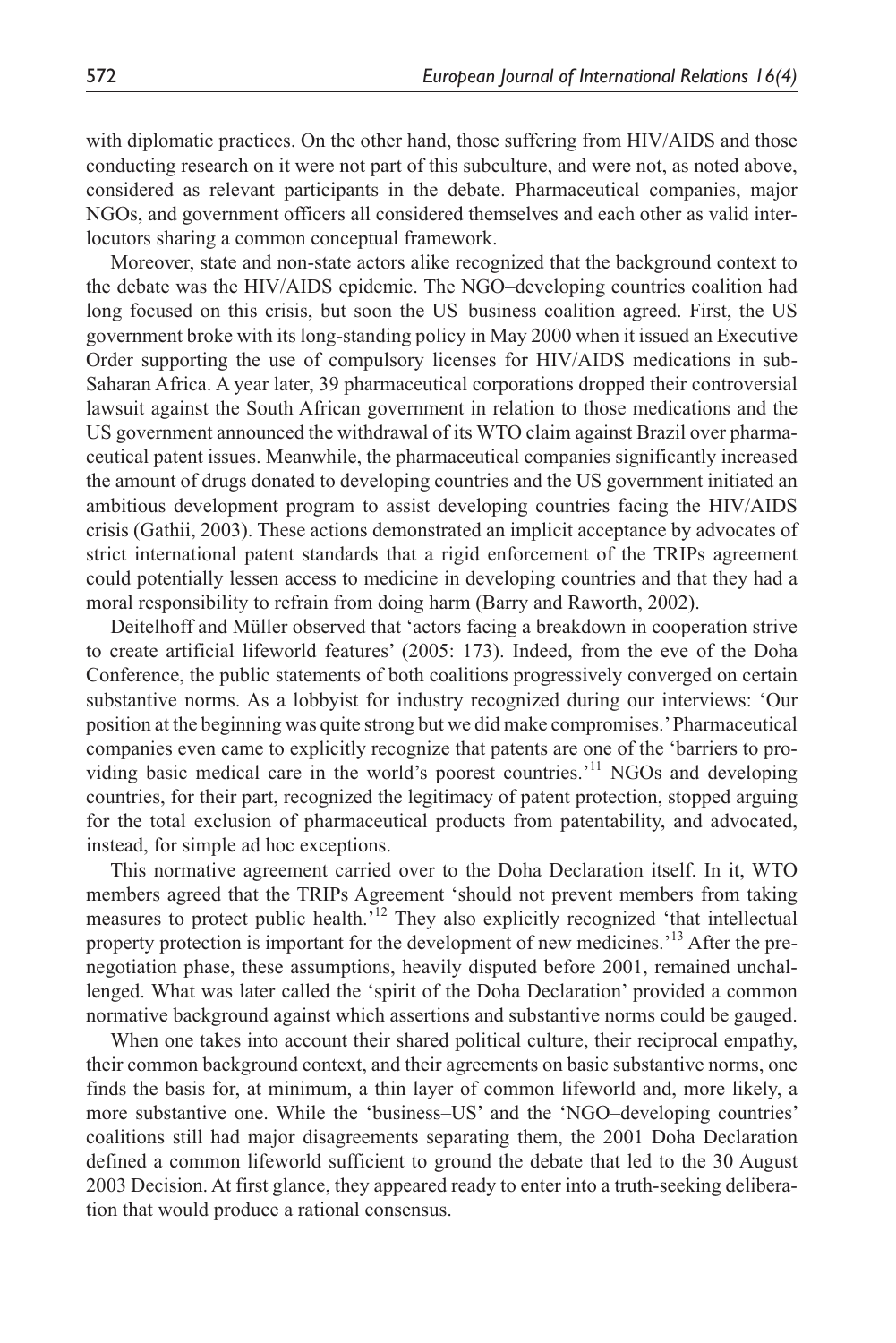This section establishes that the outcome could not be explained by pure strategic action, nor could it, as the next section demonstrates, be explained by pure communicative action. We argue that participants were more concerned about the strategic position than about pursuing the better argument. While they complied with the social norm of consensusseeking and adopted an appropriate discourse, they never internalized a common frame. Underpinning this, another fundamental condition to achieve communicative action was missing: trust.

# **Trust as the missing variable**

#### *Arguing without trust*

Trust remains a poorly understood variable in international relations. For Mearsheimer, 'there is little room for trust among states [because fear] can never be reduced to a trivial level' (1994: 11). Among the few who take trust seriously, many adhere to an 'encapsulated interest conception' (Hardin, 2006: 19; Hoffman, 2002: 380). They assume that the person being trusted and the trusting person share an interest in cooperation that creates a sufficient incentive to be trustworthy. This conception is at the forefront of game theory in which self-reinforcing trust palliates uncertainty and favors mutually beneficial cooperation (Kydd, 2005).

However, one must distinguish the cognitive variable of trust from exogenous certainty-builders, such as information, hegemony, or iteration. Trusting is not gambling based on objective calculations of interests: it means believing that the other is expressing his or her real opinions and is not seeking to deceive, that is, to engage in rhetorical action. Truthful communications are differentiated from strategic deception based on beliefs initially generated by internal emotions and reinforced by social interactions (Garver, 2004: 142; Mercer, 2005; Müller, 2004). This emotional component makes trust a variable that cannot 'be planned with any degree of certainty' (McLaverty and Halpin, 2008: 199).

Trust is a difficult variable to assess. An analysis limited to published documentation would reveal no indication of distrust between interlocutors. Parties often challenged the truth of assertions and the moral correctness of substantive norms but rarely did they put into question the truthfulness of the speaker him or herself. When the lexeme *trust* is mentioned, it is usually in positive forms (e.g., *We trust in the …*), whereas *bad faith* is raised in the conditional or future tense (e.g., *It would be an act of bad faith if* …).

Nevertheless, our interviews revealed that these public statements do not represent personal experiences in which lack of trust was a major factor. Several interviewees mentioned the exceptional level of distrust that impeded rational deliberation. According to a senior officer working for an international organization:

There is almost a culture of mistrust, which does obscure the content of the issues we're working on to an inappropriate degree. I think the analytical frenzy of people assessing each other's motives and attributing hidden agendas to one another has developed its own momentum, has developed its own mind space, became a stand-alone intellectual structure, which really works in parallel to the real issues.… Not only is there an excessive degree of mistrust, I think it's becoming an analytical industry in its own right.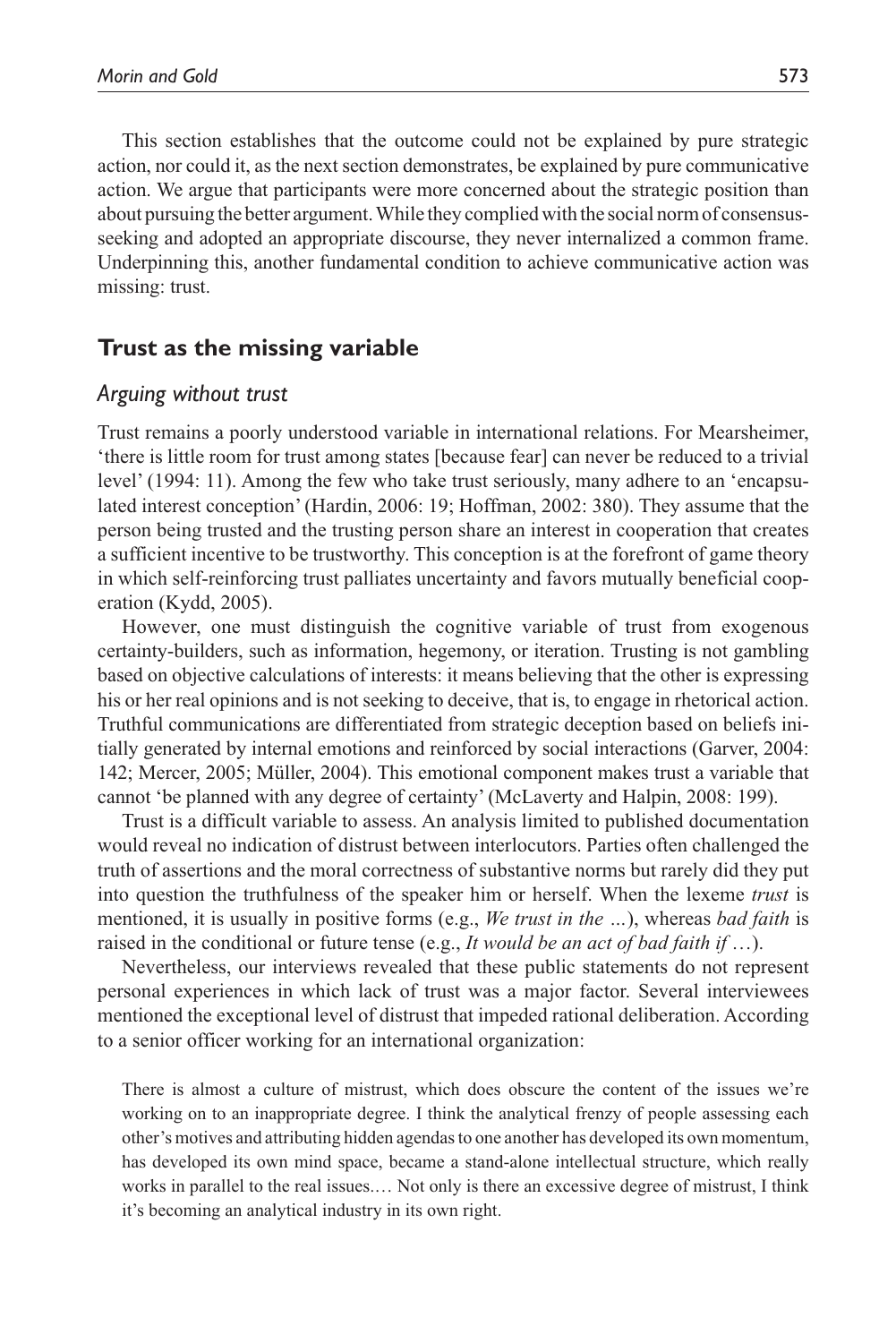Most interviewees revealed their own distrust by questioning the motivations of other interlocutors. Three, for example, believed that NGOs made strong emotional appeals to attract more funding from donors and to gain a greater number of members. Three others were more specific and believed that some well-known NGOs received funding from generic companies to advocate for relaxed patent laws. Four interviewees, in addition to the previous six, qualified NGOs as 'socialist,' 'anti-market,' 'far-left,' or 'anti-corporation' organizations that exploited public health issues in developing countries for domestic political reasons, either to support a left-wing political party or to promote domestic health care reforms.

Pharmaceutical companies were considered no more trustworthy. As one lobbyist stated: 'In the court of public opinion, right now we're not the highest ranked industry in the world.' In some extreme cases, distrust reaches stratospheric levels. In 2001, newspapers around the world reported that Dr Germán Velasquez, an official of the WHO, had been assaulted in Brazil and Florida and received death threats because he had been 'messing with the pharmaceutical industry.<sup>14</sup> This story is well known among NGOs and provides fodder for their suspicion. One international NGO interviewee now limits personal interactions with pharmaceutical companies and avoids written criticisms of the industry because 'a lot of things have happened with people who've messed around too much with the pharmaceutical industry.' A second interviewee, a senior governmental official, found his car vandalized and tires slashed on the day of a critical meeting on access to medicines. His suspicion of industry was such that he believed this to be a warning from industry against taking an adverse position. Whether accurate and justified, these statements, which are amongst the most extreme, reveal a high level of distrust of pharmaceutical companies.

While the greatest amount of the animosity is oriented toward brand name companies, the generic industry is not trusted either. As one interviewee noted: 'The two industries were in it for self interest and neither one of them could be trusted.… They were all crooks!' Many interviewees, including government officials, politicians, negotiators, and representatives of brand name companies, believed that the generic industry is simply exploiting the access to medicines issue as a lever to obtain changes in domestic patent law that suit their interests. One policymaker said, 'We had to ensure that a Mack truck didn't come through.'

Bureaucrats were not immune from the general feeling of distrust. Some interviewees assumed that the only reason European negotiators were involved was to divert attention away from agricultural subsidies. Several also questioned the integrity of developing country bureaucrats. In fact, no less than 14 interviewees, including diplomats from developed countries, questioned the true motivations of their developing world counterparts believing that they were engaged in strategic behavior, trying to attract foreign direct investment or to continue their system of corruption. According to a senior negotiator:

Developing countries … were not pushing really with the intention of resolving this specific issue directly and once the issue was resolved, they didn't really know what to do with it.… I'm kind of implying that their negotiators were more interested in bargaining leverage than they actually were about providing AIDS medicine to their own countries.

Even international civil servants working for international organizations were considered biased. Many interviewees noted tensions between the WTO and the WHO and attributed a bias toward developed and developing countries to each, respectively. The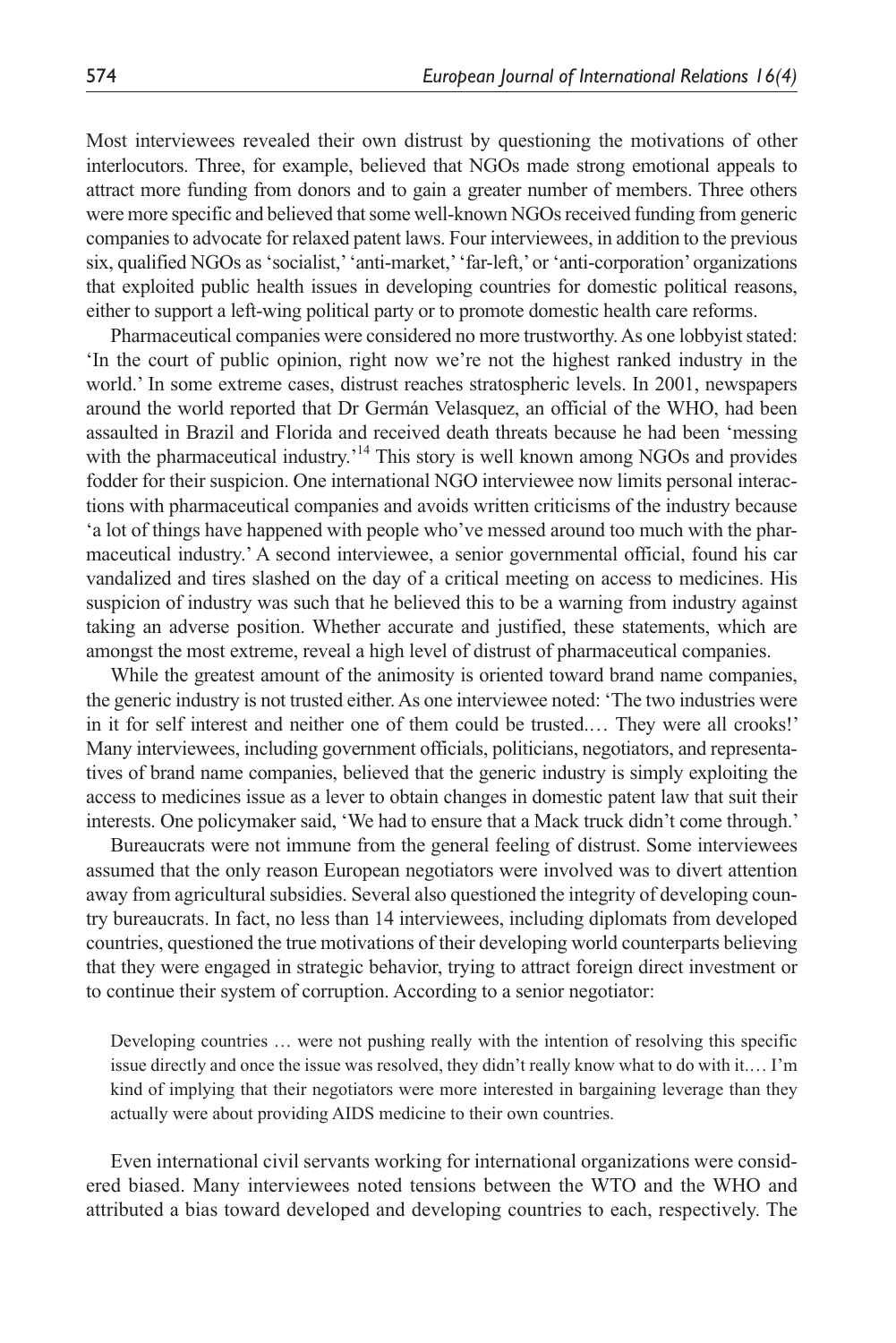WTO's Director of Intellectual Property himself expressed in an leaked memo his doubts about the trustworthiness of the WHO: 'Nothing that is given to WHO can be relied upon to remain confidential if some individuals believe that they can get any advantage from exploiting it.<sup>'15</sup> In another letter, the US Department of Health warned the WHO that the publication of a document on patents and access to medicines undermined his 'confidence in the veracity and reliability' of WHO senior staff.<sup>16</sup>

Further, actors were not naive about their interlocutors' perceptions of their own truthfulness. Many interviewees from governmental, non-governmental, and business organizations attributed to their interlocutors at best a 'love to hate' sentiment and at worst a 'visceral hate' toward them. Pharmaceutical company lobbyists joked, in particular, about how 'evil' and 'villainous' they are. But distrust and being distrusted does not only nourish irony, it leads to cynicism and pessimism.

#### *Cynicism and pessimism*

Trust is often considered a result, rather than a condition, of deliberation. In his interpretation of Habermas, Risse states, 'arguing establishes trust among actors regarding mutual belief in the truthfulness of one's respective speech acts and in the authenticity of the speakers' (2000: 20; see also Müller, 2004). Openly questioning validity claims on truthfulness and pointing out inconsistencies between what one says and does helps to clarify misunderstandings. Arguments about the validity of facts and norms may also lead to empathy and initiate a virtuous cycle of trust-building.

Our findings show, however, that argumentation does not necessarily lead to trust. Breach of trust in previous interactions could, in particular, affect the capacity of argumentation to build trust. Through these experiences, interlocutors construct a set of beliefs about the true motivations and goals of others. These beliefs may distort how the interlocutor interprets the speech acts of others. As Gambetta observes, 'peaceful signals are more likely to be interpreted as a trap' (1988: 227). Therefore, once established, beliefs in another's hostility are easy to confirm and difficult to disprove (Jervis, 1976). A bureaucrat, who was catapulted into this issue, explains the difficulty of establishing trust with non-state actors: 'Part of this goes back to people's own views of the government and what baggage they come with and what experiences they've had before this interaction.'

Distrust resulting from previous interactions is likely to produce two effects that impede communicative action. First, actors may decide that it is not worth engaging in meaningful dialogue. They discuss and adjust their claims but do not necessarily deliberate and take into account the interests of others. When we asked a leading activist if he tried to establish a direct dialogue with pharmaceutical companies, his answer was illustrative: 'We have not made any sort of active efforts to do that, and mostly because, frankly, I don't think it's worth it.' Another activist expressed the same resignation: 'That's a central flaw in thinking if somebody thinks that they can convince the drug companies that they understand their own interest better than them.' Lobbyists of the pharmaceutical industry return the sentiment, expressing similar views about NGOs. One lobbyist stated that it is useless to communicate with NGOs: 'I can probably say [the NGO's statement] for them because I've heard it 10,000 times and they could probably say my statement too because they've probably heard it 10,000 times.' Most bureaucrats from governmental or intergovernmental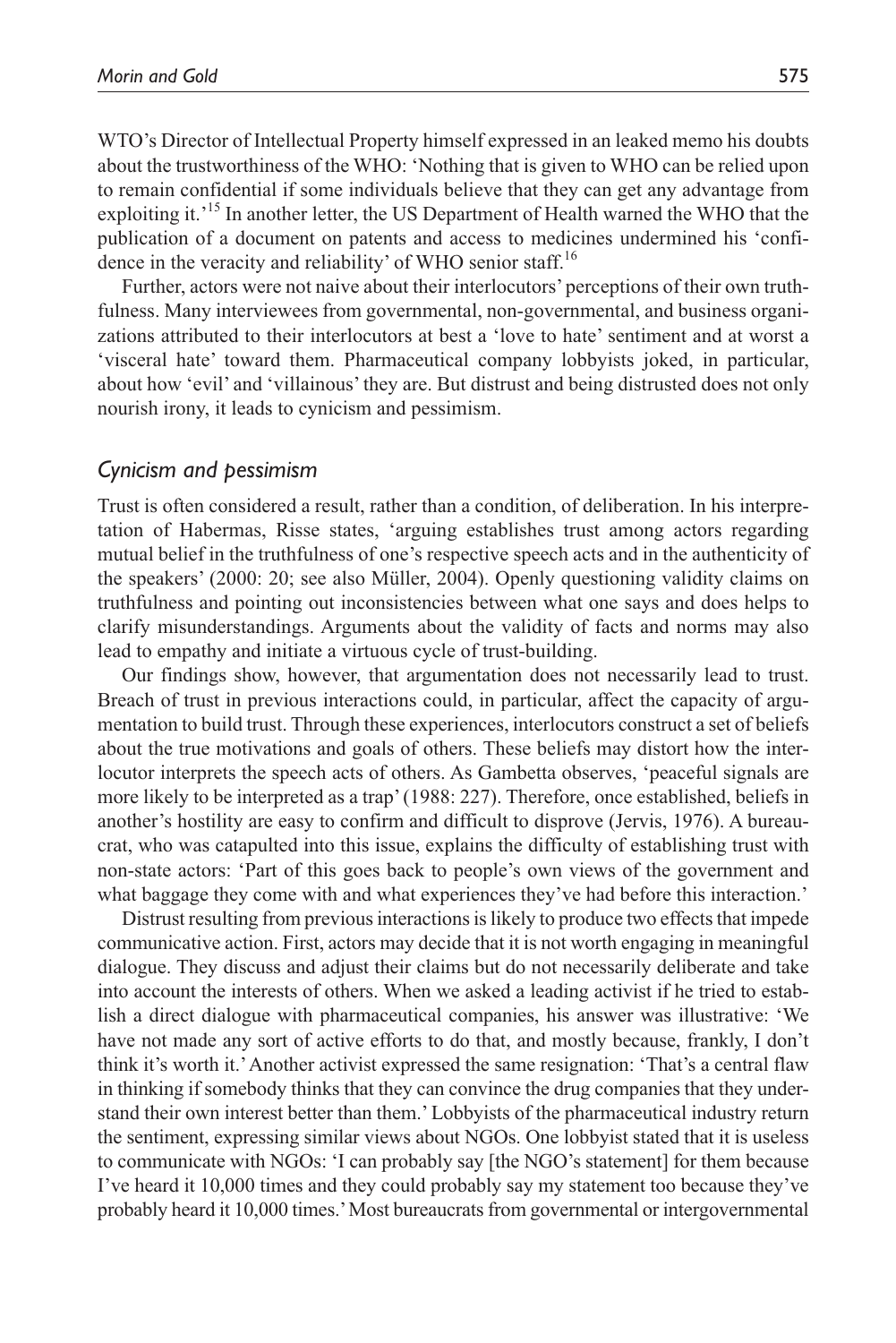organizations did not try to overcome this dialogue of the deaf and facilitate communication between NGOs and industry. Rather, they systematically preferred to meet with each group separately to avoid bringing them around the same table. NGO and industry representatives did exchange arguments and they did adjust their positions, but they did not believe in the value of this deliberative process. As one interviewee observed: 'People are not really interested in listening to each other.'

The second effect of pathologic distrust is a general pessimism about reaching a true consensual solution. This was clearly expressed by one activist: 'You know, with goodwill on the part of the brand name, the patent holders; I think the law probably could work.' Governmental decision-makers share a similar assumption, but place the blame on both NGOs and industry. A senior government official observed that 'their positions were so entrenched; they were so intractable, so intangible that I didn't think we were going to make any headway at all.' Similarly, a politician who actively worked on this issue believed that bad faith is a serious obstacle to the effectiveness of the mechanism:

I thought that if the parties actually used it in good faith, it would actually produce positive benefits, but if they were not going to use it in good faith then it wouldn't do anything, it would just sit on the shelf, a nice piece of legislation but not really do anything.… I think that just about every one of the stakeholders was not acting in complete good faith and they all bear responsibility.

Generic producers, on whom the whole mechanism relied to produce and export pharmaceutical products to developing countries, were among the most pessimistic. They kept a low profile during WTO negotiations and participated significantly less than most NGOs and pharmaceutical companies. Interviewees working with the generic industry acknowledged that they preferred investing their political capital in other policy issues. They described the mechanism as a 'predictable failure.' According to a key player in the industry, 'there's no way that this bill is ever going to be able to be used.' There is in fact little economic incentive for these companies to export generic versions of patented drugs to least developed countries (Shadlen, 2007). Even the generic industry's traditional rival, patent-holding pharmaceutical companies, agree that the mechanism offers no opportunity for profit.

WTO negotiators and national policymakers were well aware of the generic industry's lack of interest. During our interviews, 12 bureaucrats recognized that the generic industry showed little interest. When we asked a government official whether he was surprised that the mechanism he helped to design was not used, he answered: 'not particularly, it was a bit of a false issue right from the beginning.' Another bureaucrat working in an international organization said that the mechanism 'will not make any difference in terms of improvement of access to medicines.' A third admitted to never being 'of the view that by just doing this it would really alleviate significantly access to medicines in developing countries.' A bureaucrat even joked that the Martin administration named the Canadian legislation implementing the WTO Decision after the former Prime Minister Jean Chrétien — with whom the Martin administration had a tense relationship — after they realized it would fail.

Most NGOs from developed and developing countries were similarly skeptical about the mechanism's potential to realize its objectives. Although they actively pushed for its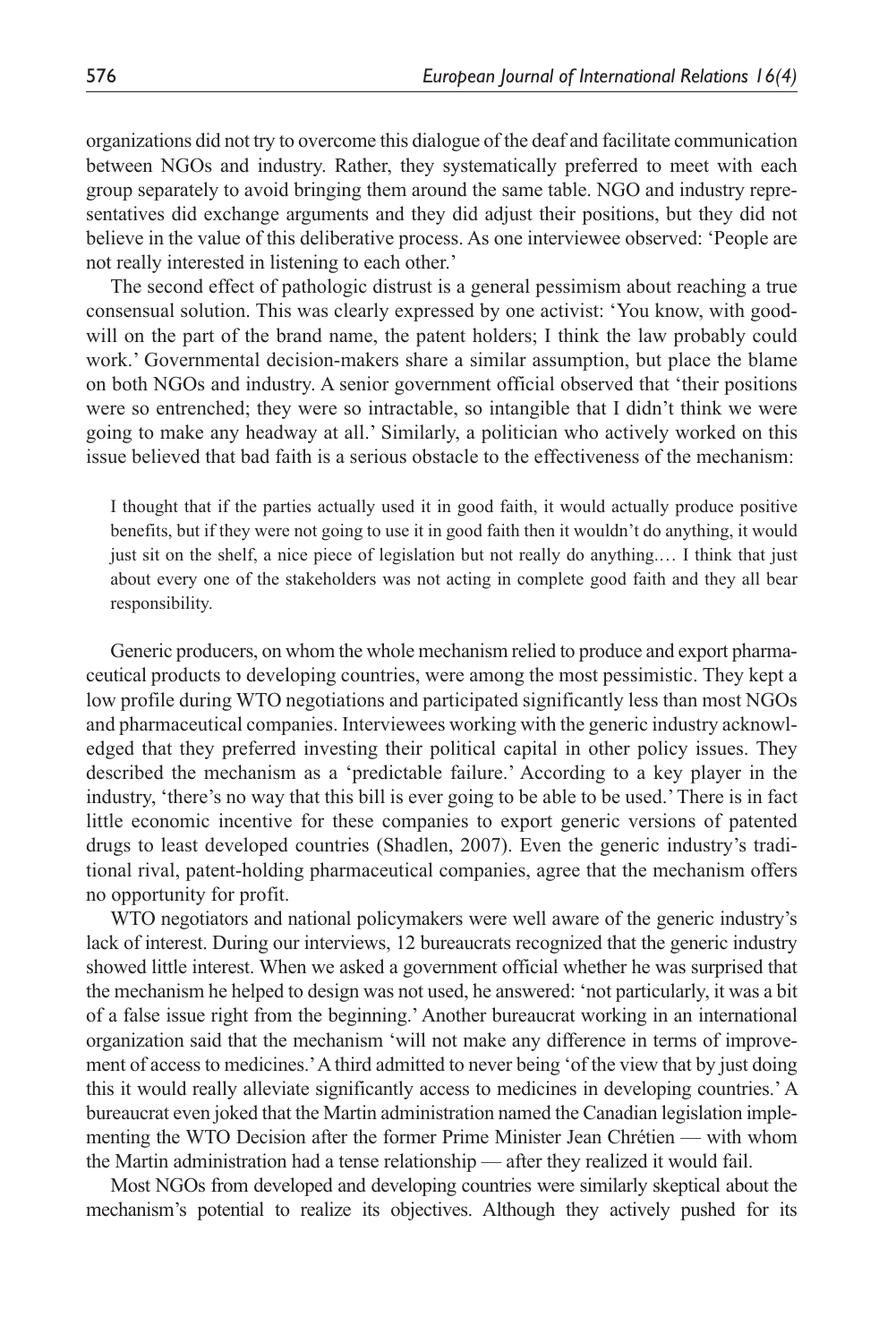implementation, few believed it could directly improve access to medicines in developing countries. 'Nobody went into it with their eyes glossed over,' an NGO representative explained, 'everyone went into it with immense suspicion.' Interestingly, it was the organizations that followed the multilateral debates since its beginning, such as Médecins Sans Frontières (MSF) and Knowledge Ecology International (KEI), which appeared the most disillusioned.

As a senior industry lobbyist stated: '[W]e probably could have predicted that this was going to happen and yet we spent a year of government time.' This might appear irrational in a truly deliberative process. However, this false paradox can be understood if we acknowledge that states and non-state actors never entered into a genuine truthseeking deliberation process on this issue. Although they referred to a consensus-seeking norm and put a priority on argumentation over bargaining, the necessary condition of trust was missing. Without trust, each party's decision to support the mechanism remained largely strategic rather than communicative.

The above analysis strongly suggests that trust is a necessary, although not sufficient, condition to obtaining a workable consensus. It may not be necessary for other forms of cooperation, such as a bargain or a compromise, but it is a prerequisite to achieve a rational consensus. While one can enter into a consensus-seeking process of argumentation without it, one cannot reach a valid consensual agreement in a Habermasian sense without it (McLaverty and Halpin, 2008; Parry, 1976). If not explicitly and actively addressed, distrust and pessimism impede truth-seeking communication. Without trust, arguments are merely rhetorical.

# **Trapped between communicative and strategic action**

#### *A convergence of reputational concerns*

To articulate an effective rhetorical discourse, speakers must translate their interests into the language of shared values or established norms. But once a rhetorical discourse is communicated, it has consequences even for the speaker. This is what Elster (1998) calls the 'civilizing force of hyprocrisy.' Speakers cannot return to a pure bargaining process and openly reveal inconsistencies between their discourse and their instrumental objectives without risking the loss of credibility. Rhetoric is, as Müller puts it, a 'non-revolving door' that ejects strategists from the rational choice world into the world of arguing (2004: 425).

This means that actors engaged in rhetoric may find themselves trapped between the logic of appropriateness and the logic of consequences. Rhetorical entrapment refers to the inability to pursue a preferred option that violates a prior rhetorical statement while refusing to comply with normative standards because it would undermine material interests.

Actors in the access to medicines debate found themselves in this bind caused by the divergence of their material interests from their reputational interests. Interviewees expressed the feeling of being entrapped in different ways. For example, one lamented that he was 'forced to enter into a quiet, fake debate.' Another regretted not being able to go backward 'because we already embarked.'

While rhetorical entrapment, as a gray zone between communicative and strategic behaviors, is increasingly being explored, the access to medicines case presents a situation in which all actors are equally trapped by the same commitment to find a consensual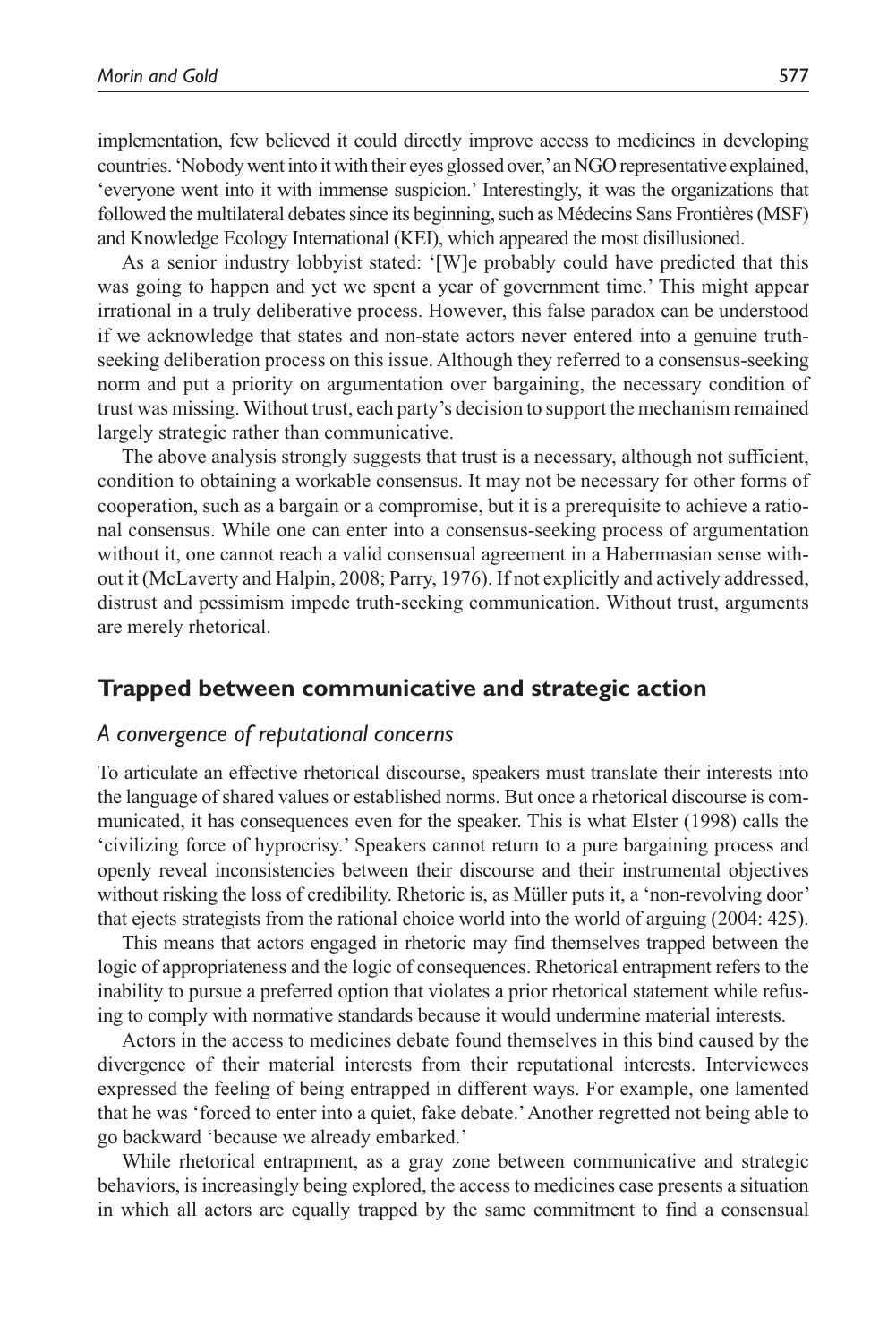solution.<sup>17</sup> The great majority of our interviewees directly or indirectly acknowledged that they had to take into account reputational costs when defining their strategic objectives.

For trade negotiators, 'the priority,' as one of them put it, 'was to demonstrate that the international trade system could accommodate the very vulnerable situation of developing countries.' With the WTO's legitimacy being questioned, 'the risk is that at the end, the whole system will collapse because we exaggerate.' As another negotiator explained: 'We took the view that whatever the merits of the issue, this was a politically very hot subject we could not avoid.' In total, 10 interviewees working in governmental and intergovernmental organizations recognized that an alleged solution on the sensitive issue of access to medicines was seen as an opportunity to demonstrate the flexibility of the trade system and the goodwill of its most powerful members.

The WTO secretariat itself hailed the 2003 Decision as evidence that the trade system can produce results on critical issues of particular interest to developing countries. In its press releases and in the speeches of its Director-General, the Decision is presented as proof that the WTO can manage humanitarian as well as trade concerns.<sup>18</sup> This issue, said Dr Supachai, is 'of great importance not only to developing countries but to the organization itself and to the broader trade negotiations that are part of the Doha Development Agenda.'19 Governments of major developed countries expressed the same idea in their own press releases, linking the 'spirit' of the 2003 Decision to the necessity to conclude the Doha Round.<sup>20</sup> As an activist observed, 'it's amazing how many times they congratulate themselves on this decision.'

The pharmaceutical companies understood early that policymakers were seeking reputational gain. During our interviews, many industry representatives described debates on access to medicines as a 'political exercise,' a 'symbolic issue,' the 'easiest scapegoat,' a 'media-visible solution,' or a 'total political process.' Nevertheless, they adjusted their short-term objectives and elaborated, according to one of the principal architects of the industry strategy, 'something very intelligent.' They realized that their material interests could be spared and their own reputation improved if they cooperated and supported the political process. This debate was a unique opportunity for them to reverse the public criticism that followed the ill-fated South African lawsuit. This case was reported around the world as a conflict between 39 powerful transnational corporations defending excessive profit margins and a weak state defending human life. Having learned its lesson from this 'huge PR mistake,' industry resolved to adopt a proactive, rather than defensive, strategy and developed 'a greater level of understanding of how better to communicate.' It 'became politically necessary to conclude [negotiations] in a manner that would be perceived as beneficial to least developed countries' (Pugatch, 2006: 270).

NGOs also faced their own reputation challenges. While some expressed skepticism, most did not want to criticize too harshly a mechanism that, according to both policymakers and the media, was a result of their advocacy efforts. NGOs had political incentives of being able to claim that they succeeded in changing a WTO agreement. A campaigner admitted that 'there is a competition to be able to think and to be persuaded that your policy contribution is greater than the other camp.' In addition, many interviewees from the NGO community believed a consensual mechanism itself had significant political value, irrespective of its effectiveness: it creates a global momentum, raises awareness, and opens policy space. A consensual adoption of a WTO decision could increase the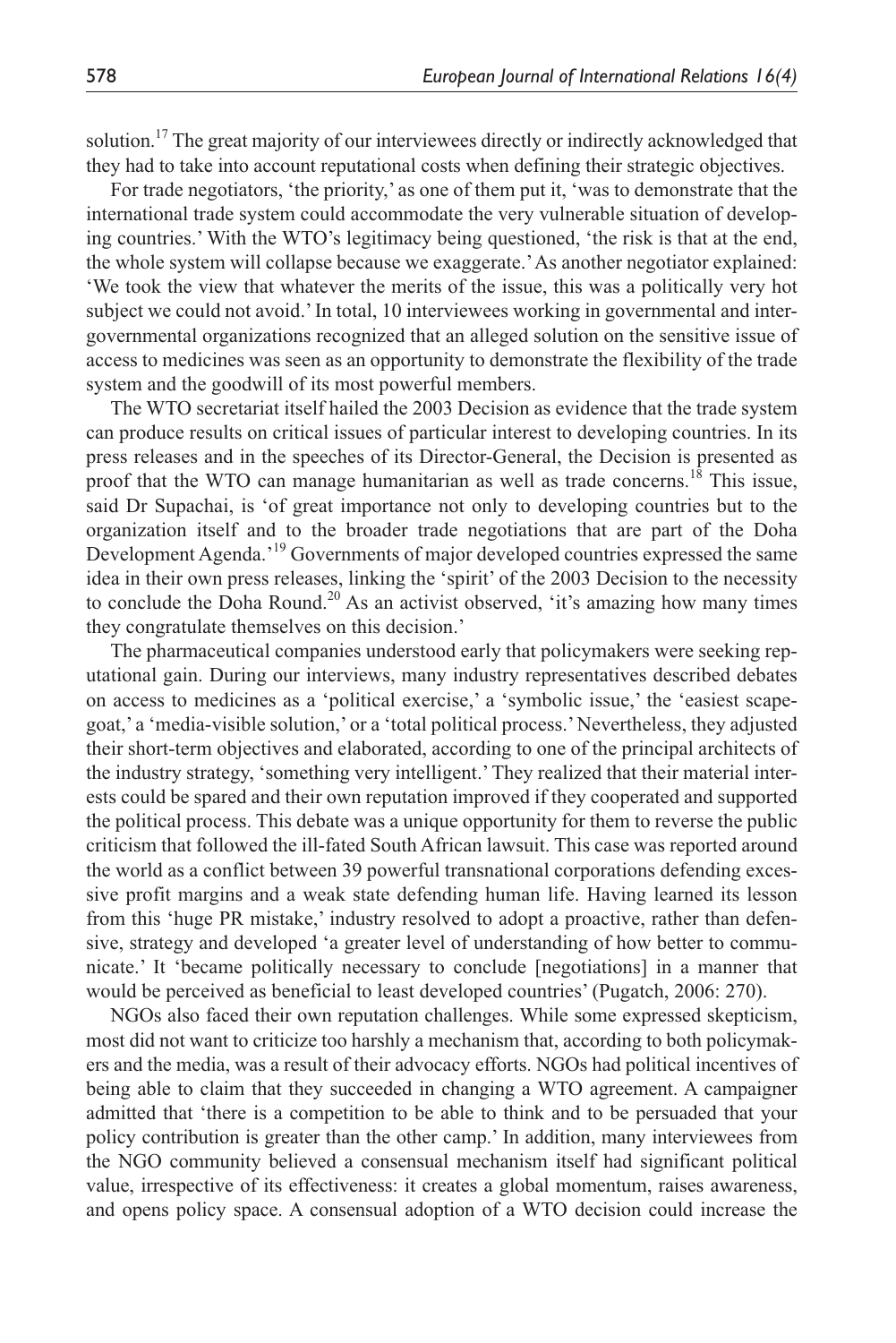political will of governments to adopt public health policies and resist pressure to raise their patent protection. Therefore, like pharmaceutical companies and policymakers, some of the NGOs' objectives could only be met if the mechanism was consensually adopted.

#### *An agreement to close the debate*

When all actors participate in rhetorical action, the outcome can be deadlock. Arguing alone is insufficient to move forward if no one is ready to be convinced by the best argument. As Risse points out, they 'can argue strategically until they are all blue in the face and still not change anyone's mind' (2000: 8). But actors could not afford to stagnate and endlessly repeat their positions. The nature of discussion — even one premised on a lack of true engagement — requires movement, at least formal interaction with other interlocutors, responses to criticism, restatement of positions in different forms, and formal participation in the discussion.

Paradoxically, the procedural norm of consensus-seeking provided actors in the access to medicines debate with an exit strategy. By focusing their efforts on reaching an agreement, they escaped from potentially endless negotiations and avoided hypocrisy costs. In the end, they were generally satisfied with the evolution of the issue. They closed the debate at the WTO and are now in a better position to pursue other objectives.

From the point of view of developed country trade negotiators, the WTO Decision crossed a sensitive issue off the agenda. Access to medicines is no longer actively discussed at the WTO TRIPs Council or even at WTO public symposia for civil society. 'The debate has not gone away but certainly has significantly diminished' observed a trade negotiator. Most of them are pleased that this controversy ceased to obstruct other trade issues. As one said, 'luckily, this issue has been resolved.' Another gratified himself for this success: 'Of course I know that the problem on the ground — HIV/AIDS — is still a major issue, but as a political issue, I think we maneuvered in such a way that indeed the confrontational and emotional debates have really almost died out.'

Pharmaceutical companies were pleased with the WTO Decision for similar reasons. Meir Perez Pugatch, from the market-oriented think-tank Stockholm Network, explains that the Decision closed the door on further contestation over the legitimacy of TRIPs: 'IP owners have lost the battle but in the long run may be better positioned to win the war' (2006: 272). By signing the deal, developing countries 'essentially declared that the TRIPs Agreement no longer obstructs efforts to promote public health' (Pugatch, 2006: 271). Accordingly, several interviewees from the pharmaceutical industry consider the public controversy on patents and access to medicines to be over. Their renewed self-confidence is exemplified by a recent return to a belligerent attitude. While industry refrained from initiating legal disputes against developing countries for several years, they are now actively challenging the laws or policies of several countries, including Thailand, India, South Korea, and Kenya.

Finally, NGOs and governmental officers from developing countries were also pleased the WTO debate is over: 'It's been off the agenda because we let it slip off the agenda,' said one activist. The mechanism's poor results, for which they expressed skepticism even before its adoption, is evidence that other solutions must be found. According to them, 'it should be a wakeup call,' 'it's very clear now you have to find something different,' they have 'such a strong case for completely different models' and 'we need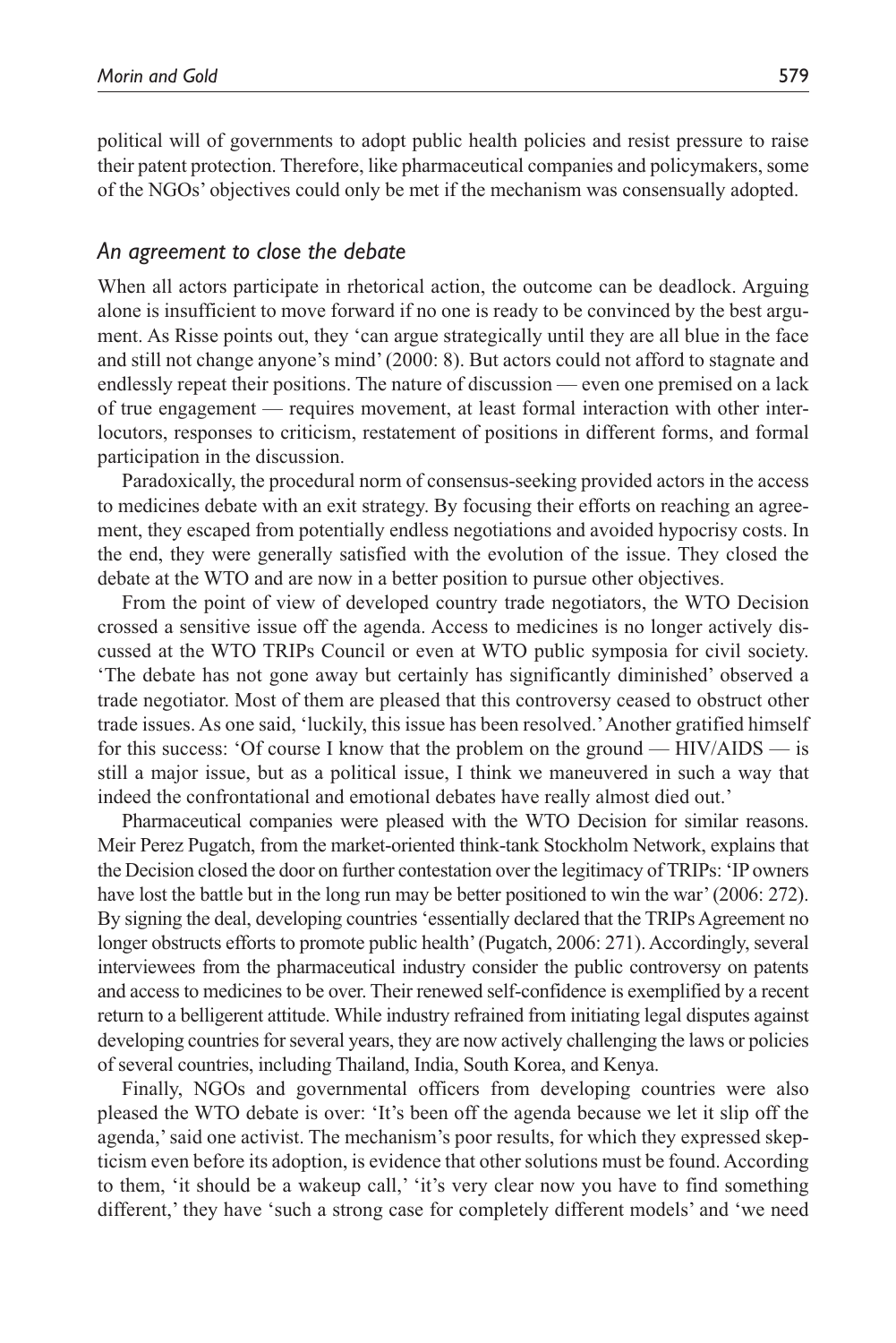to go back to the drawing board.' This failure offers unique opportunities to reframe the debate. An interviewee expressed this paradox as follows: 'I am seeing as a very positive development that we lost.' Indeed, the end of the WTO debate coincided with the opening of the WHO debate on access to health. This forum shift toward the WHO is seen as a positive development by activists and governmental officials working on public health. Discussions still include patent issues, but within a broader framework. Options being considered are not limited to compulsory licensing for countries with insufficient manufacturing capacity, but include patent pools, prize funds, and technology transfer to increase developing-country manufacturing capacities. To the great satisfaction of NGOs, 'a new chapter is starting at the WHO.' A key actor in the debate concluded that it would be misleading to say that the WTO mechanism 'was ever intended to be used.'

Given that the 2003 WTO Decision was founded on a convergence of interests around consensus rather than mutual conviction, it cannot be qualified as a 'rational consensus' in the Habermasian sense. States and non-state actors were not prepared to revise their views and, due to a lack of trust, never really engaged in a truth-seeking deliberation. Nor were they involved in a 'systematically distorted communication,' wherein actors deceive themselves over the appearance of consensus (Habermas, 1981). They were conscious of the process and tried to deceive others through the use of rhetorical argument. They were not even engaged in a 'weak communicative action,' where actors try to reach an empirical consensus on factual truth and coordinate their actions with a success-oriented perspective (Habermas, 1984). Most state and non-state actors avoided empirical questions on access to medicines and came to focus their actions on their own reputational and strategic objectives. For the same reason, the 2003 Decision could not be portrayed as an 'overlapping consensus' based on the avoidance of controversial issues (Rawls, 1987). It is not their beliefs about the best way to implement the Decision that overlapped, but their common interest in reaching an agreement, any agreement. Finally, the Decision cannot be described as a compromise resulting from bargaining. Trade-offs with other issues were deliberately discarded, powerful actors renounced relying on coercion, and norms played a crucial role in the outcome.

In fact, the 2003 WTO Decision could be described as a 'working agreement' (Eriksen, 2003; Habermas, 1984). The Habermasian literature defines working agreements as agreements resulting from a process of argumentation but supported by actors for different reasons. However, we prefer the neologism of *unworking agreement*, as the only shared truth is that the mechanism would not affect, positively or negatively, material interests of key stakeholders. An unworking agreement is made of 'sham standards' (Drezner, 2007: 81), permitting a claim to the *de jure* existence of a mechanism and relieving pressures for the continuation of the debate as previously framed.

## **Conclusion**

In their study of WTO negotiations over access to medicines, Odell and Sell observe that discursive frames, even if not internalized, seem to have affected behavior. From this observation, they conclude that 'constructivist theories of communicative action' might be a promising lens through which to study the negotiation process (2006: 110). This article accepted this challenge.

More specifically, we brought together material and ideational perspectives into a common analytic frame. We considered seriously both gain-maximizing objectives and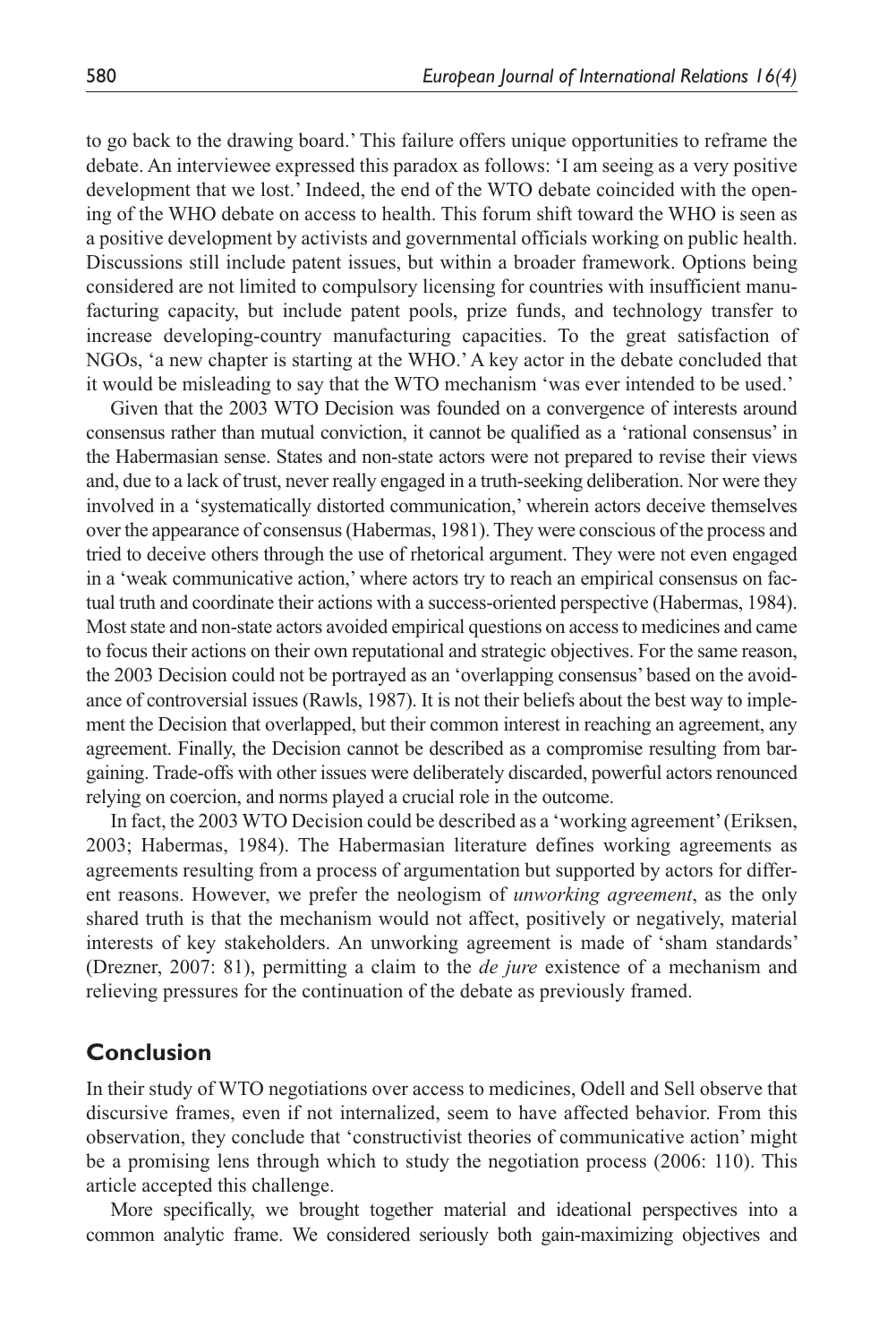argumentative processes, and showed how rhetorical action, at the interplay between strategic and communicative actions, can affect outcomes. On the one hand, one must recognize that talk is not always cheap. 'Speaking is an activity with normative consequences' (Onuf, 2001: 77), such as the establishment of a normative requirement to reach an agreement. On the other hand, arguing rather than bargaining does not prevent strategic behaviors, such as pursuing an unworking agreement to close a debate and open new opportunities in other fora. Caught between two behavioral logics, rhetoric is a process through which arguing prevailed over raw bargaining, but gain-maximizing prevailed over truth-seeking.

We were able to identify a procedural norm of consensus-seeking and weigh its internalization by contrasting public discourses with views expressed in semi-structured interviews. Although all state and non-state actors in the access to medicines debate appealed to the norm of consensus-seeking, they did not argue in the Habermasian sense of communicative action. They were engaged in rhetorical action and none were actually open to being convinced by the force of the better argument. Each party actively sought to be seen as consensus-seeking in public, but did not actually believe in the consensus in private. They were trapped in a process in which their stated objectives (reaching a rational consensus) and their reputational objectives (being seen as complying with the norm of consensus-seeking) contradicted their material objectives (to pursue a fixed position). To escape this situation, they agreed to adopt a flawed but consensual mechanism that would save their reputation, allow them to reframe the issue elsewhere, but do nothing to address the issue at hand. This explains both the enthusiasm and hope apparent in published documents and the cynicism and pessimism expressed in our private interviews.

One can draw three conclusions from this case study. First, a procedural norm can influence both process and outcome. The procedural norm of consensus-seeking brought all interlocutors into a process of rhetorical action that led to an 'unworking agreement'. This situation is arguably common in world politics, as the procedural norm of consensus-seeking seems to be spreading in multilateral settings, especially in contexts in which economic, social, and environmental objectives converge. It remains, however, under-examined as analysis continues to focus on the impact of substantive rather than of procedural norms.

Second, a truth-seeking process only lives up to its name in situations in which actors come to trust one another. The prevalence of argumentation and the existence of a common *lifeworld*, while necessary, are not sufficient for communicative action. Trust is also needed to enter into a truth-seeking process and to achieve a rational consensus. This finding is an important response to critics who claim that there is a circular logic between trust and argumentation in Habermasian theories (Bially Mattern, 2007: 106). Although they facilitate one another, trust does not necessarily emerge from argumentation and is not a necessary condition for arguing. However, as Chollet and Goldgeier (2002: 167) observed, trust is one of these areas of decision-making 'that most policy-makers regard as indispensable but most scholars ignore.' Further research is required, not only on how trust enhances cooperation, but more importantly on how trust can actually be built. It would also be necessary to clarify if it is the absence of trust, or the presence of highlevel distrust as in this case, that impedes rational communication.

Third, rhetoric might constrain the speaker as much as the audience. Earlier studies on the access to medicines debate have shown that discursive frames promoted by NGOs and pharmaceutical corporations have had an impact on their audience (Odell and Sell, 2006; Sell and Prakash, 2004). To this finding, we add that rhetoric has also entrapped speakers.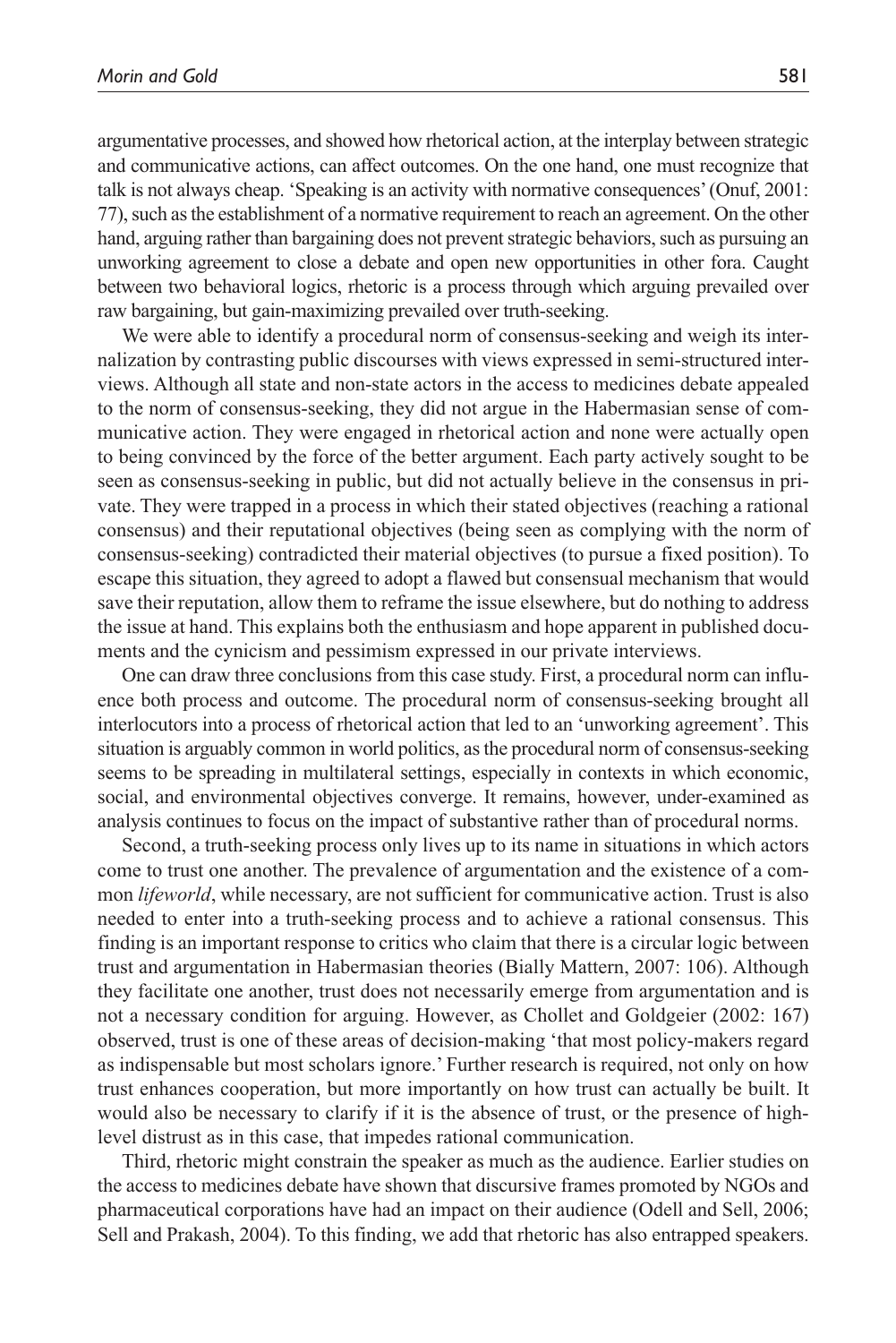Statements, even if not reflecting heartfelt beliefs, may constrain one's behavior. When combined with a procedural norm of consensus-seeking, it could even simultaneously entrap all speakers and all audiences. This boomerang effect, although less studied than unidirectional communication channels, is likely to be frequent when complex issues bring together a small number of major actors. Advocates, bureaucrats, and lobbyists may tend to avoid risks and hypocrisy costs by implementing earlier commitments, even if these commitments were made before fully appreciating their long-term consequences.

When consensus-seeking, distrust, and rhetorical action are combined, when actors are unwilling to suffer reputations costs and unprepared to trust each other, only an unworking agreement having the appearance of consensus can free them from their collective entrapment. This finding should serve as a cautionary tale for the current debate over patents and biodiversity protection. NGOs, pharmaceutical companies, and policymakers have once again come together to reconcile two regimes. They should be reminded that including all interested parties in a policy process is unlikely to be fruitful if the problem of distrust remains unaddressed.

#### **Acknowledgements**

This article is part of a broader research project funded by the Canadian Institutes for Health Research. The authors would like to thank co-investigators, Tania Bubela and Cecile Bensimon, for their contribution to this article, Jaye Ellis for her helpful comments on an earlier draft, and the Duke Centre for Genome Ethics, Law and Policy for its warm welcome.

| Interviewee                 | Affiliation                                         | Date of Interview |
|-----------------------------|-----------------------------------------------------|-------------------|
| Abbott, Frederick M.        | Florida State University                            | 16 January 2007   |
| Addor, Felix                | Swiss Federal Institute of Intellectual<br>Property | 14 February 2007  |
| Armstrong, Christopher      | Canadian International Development<br>Agency        | 17 January 2007   |
| Austin, Sara                | <b>World Vision</b>                                 | 23 August 2006    |
| Bennett, Catherine          | Formerly with Pfizer                                | 6 October 2006    |
| Berger, Jonathan            | AIDS Law Project (South Africa)                     | 2 April 2007      |
| Blouin, Chantal             | North South Institute                               | 21 June 2006      |
| Bonin, Marie-Hélène         | Formerly with Médecins Sans Frontières              | 8 November 2006   |
| Charles, Furaya             | Government of Rwanda                                | 20 November 2007  |
| Clark, Bruce and Hems, John | Apotex                                              | 30 January 2007   |
| Clark, Douglass             | Industry Canada                                     | 17 November 2006  |
| Connell, Jeff               | Canadian Generic Pharmaceutical<br>Association      | 30 January 2007   |
| Drummond, John              | Department of Foreign Affairs (Canada)              | 31 October 2006   |
| Elliott, Richard            | Canadian HIV/AIDS Legal Network                     | 31 January 2007   |
| Elouardighi, Khalil         | Act Up Paris                                        | 30 October 2006   |
| Finston, Susan              | Formerly with PhRMA                                 | 5 October 2006    |
| Foster, John                | North South Institute                               | 8 September 2006  |
| Fried, Mark                 | Oxfam                                               | 8 September 2006  |
| George, Douglas and         | International Trade Canada                          | 7 September 2006  |
| Boisvert, Julie             |                                                     |                   |

#### **Appendix 1: List of interviewees**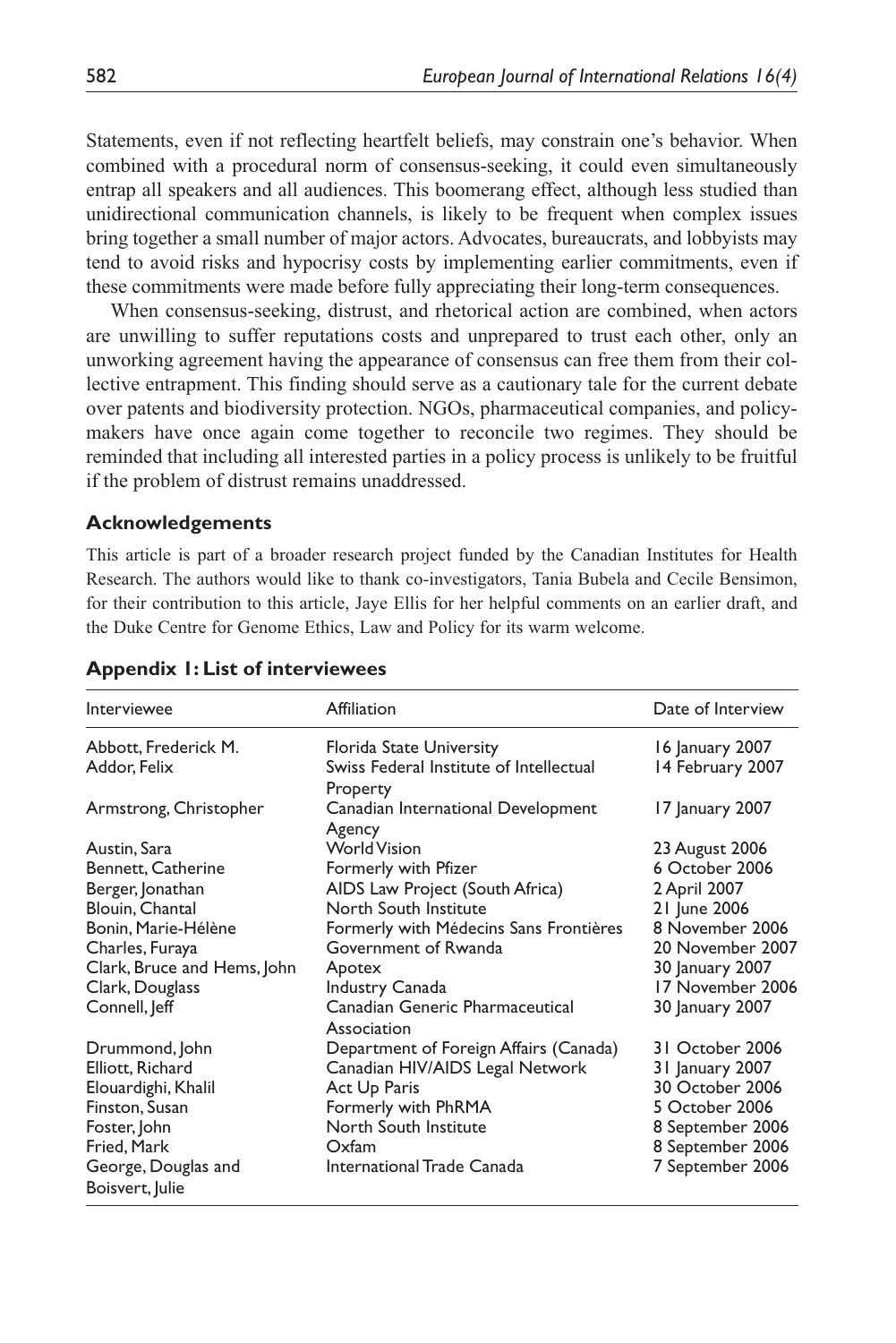# **Appendix I: (Continued)**

| Interviewee                      | Affiliation                                                        | Date of Interview                    |
|----------------------------------|--------------------------------------------------------------------|--------------------------------------|
| Gerhardsen, Tove Iren            | IP Watch                                                           | I November 2006                      |
| Gorlin, Jacques                  | Gorlin Group                                                       | 5 October 2006                       |
| Jennings, Marlene                | Member of the Canadian Parliament                                  | 10 October 2006                      |
| Jorge, Fabiana and Cullen,       | MF International                                                   | 6 October 2006                       |
| <b>Dolores</b>                   |                                                                    |                                      |
| Kiddell-Monroe, Rachel           | Médecins Sans Frontières                                           | 10 November 2006                     |
| Kurji, Feyrouz                   | Formerly at the Private Council Office                             | 10 January 2007                      |
|                                  | (Canada)                                                           |                                      |
| Lee, David K.                    | Health Canada                                                      | 8 September 2006                     |
| Lewis-Lettington, Robert         | Genetic Resources Policy Initiative                                | 4 April 2007                         |
|                                  | (Kenya)<br><b>York University</b>                                  |                                      |
| Lexchin, Joel                    |                                                                    | 31 January 2007                      |
| Love, James<br>Matthews, Merrill | Knowledge Ecology International<br>Institute for Policy Innovation | 23 September 2006<br>2 November 2006 |
| McCool, Terry                    | Eli Lilly                                                          |                                      |
| McCoy, Stanford                  | United States Trade Representative                                 | 8 February 2007<br>6 October 2006    |
|                                  | Office                                                             |                                      |
| Musungu, Sisule                  | South Center                                                       | 10 November 2006                     |
| Noehrenberg, Eric                | International Federation of                                        | I November 2006                      |
|                                  | <b>Pharmaceutical Manufacturers and</b>                            |                                      |
|                                  | Associations                                                       |                                      |
| O'Connor, Michael                | Interagency Coalition on AIDS and                                  | 8 November 2006                      |
|                                  | Development                                                        |                                      |
| Otten, Adrian and Watal,         | World Trade Organization                                           | 31 October 2006                      |
| layashree                        |                                                                    |                                      |
| Passarelli, Carlos               | Government of Brazil                                               | 13 December 2007                     |
| Patry, Bernard                   | Member of the Canadian Parliament                                  | 8 November 2006                      |
| Pettigrew, Pierre                | Former Canadian Minister of                                        | 14 December 2006                     |
|                                  | International Trade                                                |                                      |
| Pitts, Peter                     | Center for Medicines in the Public                                 | 25 January 2007                      |
|                                  | Interest                                                           |                                      |
| Pugatch, Meir                    | The Stockholm Network                                              | 20 December 2006                     |
| Smith, Eric                      | International Intellectual Property                                | 6 October 2006                       |
|                                  | Alliance                                                           |                                      |
| Smith, Patrick                   | Intellectual Property Institute of Canada                          | 22 January 2007                      |
| Spennemann, Christoph            | <b>UNCTAD</b>                                                      | I November 2006                      |
| Sreenivasan, Gauri               | Canadian Council for International                                 | 7 September 2006                     |
|                                  | Cooperation                                                        |                                      |
| Tamakloe, Joseph                 | <b>Ghanaian Patent Office</b>                                      | 16 November 2007                     |
| Taubman, Antony                  | <b>WIPO</b>                                                        | 17 January 2007                      |
| Twiss, Caroline                  | Canadian Activist                                                  | 7 March 2007                         |
| Vandoren, Paul and Ravillard,    | European Commission                                                | 13 December 2006                     |
| Patrick                          |                                                                    |                                      |
| Van-Eeckhaute, Jean Charles      | European Commission                                                | 19 December 2006                     |
| Velasquez, German                | World Health Organization                                          | 31 October 2006                      |
| Weissman, Robert                 | <b>Essential Action</b>                                            | 5 October 2006                       |
| Williams, Russell                | Canada's Research-Based                                            | 20 December 2006                     |
|                                  | <b>Pharmaceutical Companies</b>                                    |                                      |
| Yong-d'Hervé, Daphné             | International Chamber of Commerce                                  | 5 December 2006                      |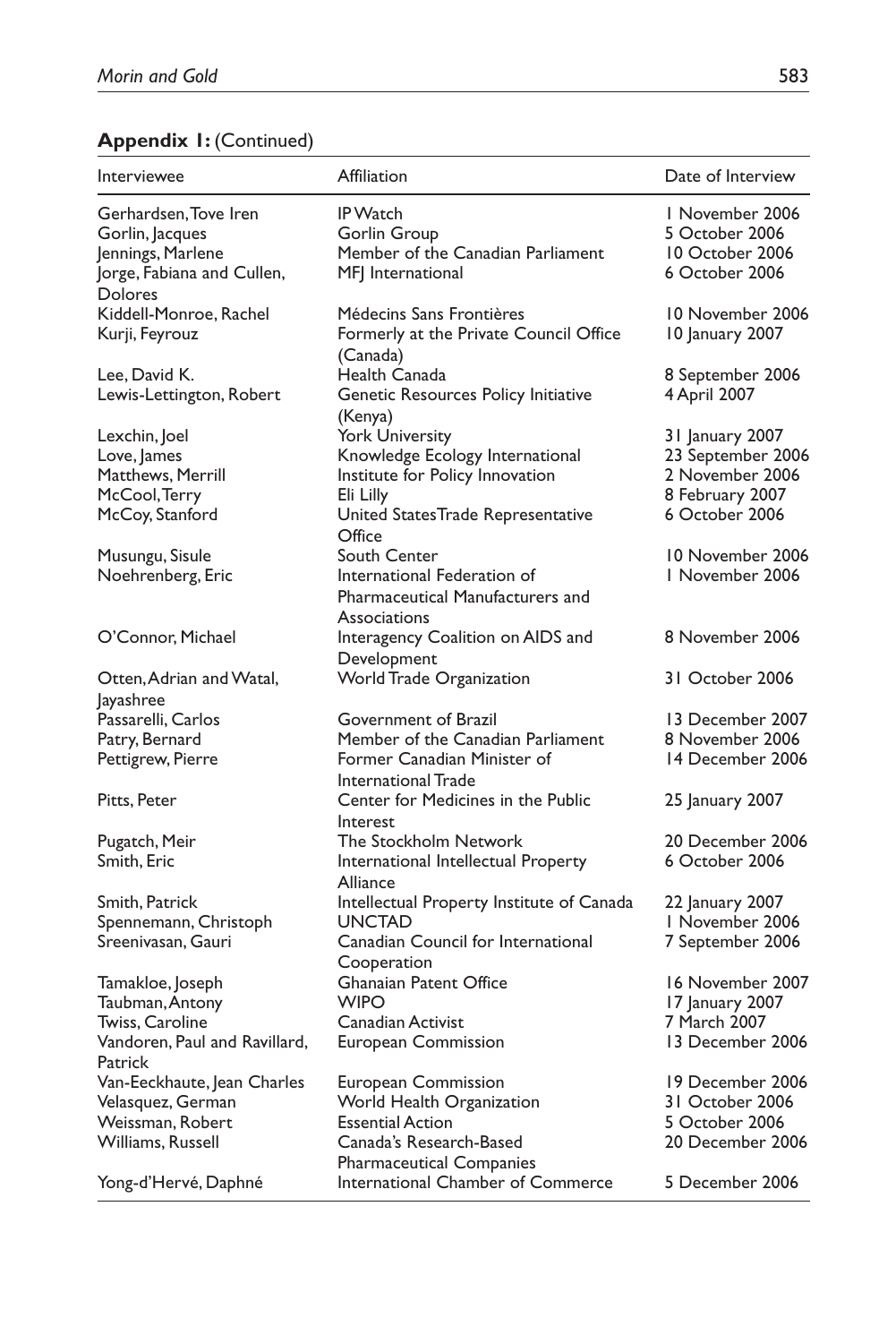## **Notes**

- 1. Agreement on Trade-Related Aspects of Intellectual Property Rights, art. 31, f.
- 2. World Trade Organization, news release, 9 September 2003.
- 3. Tanya Talaga, AIDS drug fiasco a tale of red tape. *The Toronto Star*, August 2007, p. A1.
- 4. Editorial, *The Toronto Star*, 14 August 2006.
- 5. Marrakesh Agreement Establishing the World Trade Organization, note 1.
- 6. Raymond V. Gilmartin, Presidential address, Annual Business Briefing, Merck & Co Inc, news release, 10 December 2002.
- 7. We used the SATO software to measure discursive variations. The Z value indicates how many standard deviations above or below the mean a value is. We consider a Z value as statistically significant when it is above 2 or below –2.
- 8. Industry Canada, news release, 6 November 2003.
- 9. Jean-Michel Halfon, Saving lives in the Third World. *National Post*, 28 April 2004.
- 10. Canadian HIV/AIDS Legal Network, news release, 2 April 2004.
- 11. Hoffman-La Roche submission regarding 'Response to the Consultation Paper Re: Canada's Access to Medicines Regime', unpublished data, 24 January 2007.
- 12. World Trade Organization. Declaration on the TRIPS Agreement and Public Health, 20 November 2001, WT/MIN(01)/DEC/2.
- 13. Ibid.
- 14. John Vidal, Police guard WHO official after assaults and threats. *Guardian* (Manchester), 31 August 2001, special reports.
- 15. Posting of Mike Palmedo, mpalmedo@cptech.org, to IP-Health Listserv, Adrian Otten Missive on WTO–WHO Cooperation, Available at: http://lists.essential.org/pipermail/iphealth/2001-September/001900.html (accessed 21 September 2001).
- 16. Office of the Secretary, Department of Health and Human Services. Unpublished data, 18 August 2006.
- 17. Others used the concept of rhetorical entrapment to study the same case but failed to recognize that all actors were equally entrapped by their rhetoric (Busby and Greenhill, 2007).
- 18. World Trade Organization, news release, 30 August 2003; 6 December 2005; 4 October 2007.
- 19. World Trade Organization, news release, 20 December 2002.
- 20. Office of the United States Trade Representative, news release, 30 April 2003. Canada, Office of the Prime Minister, news release, 20 April 2004.

## **References**

- Abbott F (2003) Trade diplomacy, the rule of law and the problem of asymmetric risks in TRIPS. Quaker United Nations Office, Occasional Paper 13. Available at: www.quno.org
- Abbott F (2005) The WTO medicine decision: World pharmaceutical trade and the protection of public health. *American Journal of International Law* 99(2): 317–358.
- Baker B (2004) Arthritic flexibilities for accessing medicines: Analysis of WTO action regarding paragraph 6 of the Doha Declaration on the TRIPS agreement and public health. *Indiana International and Comparative Law Review* 14(3): 613–716.
- Barry C, Raworth K (2002) Access to medicines and the rhetoric of responsibility. *Ethics and International Affairs* 16(2): 57–70.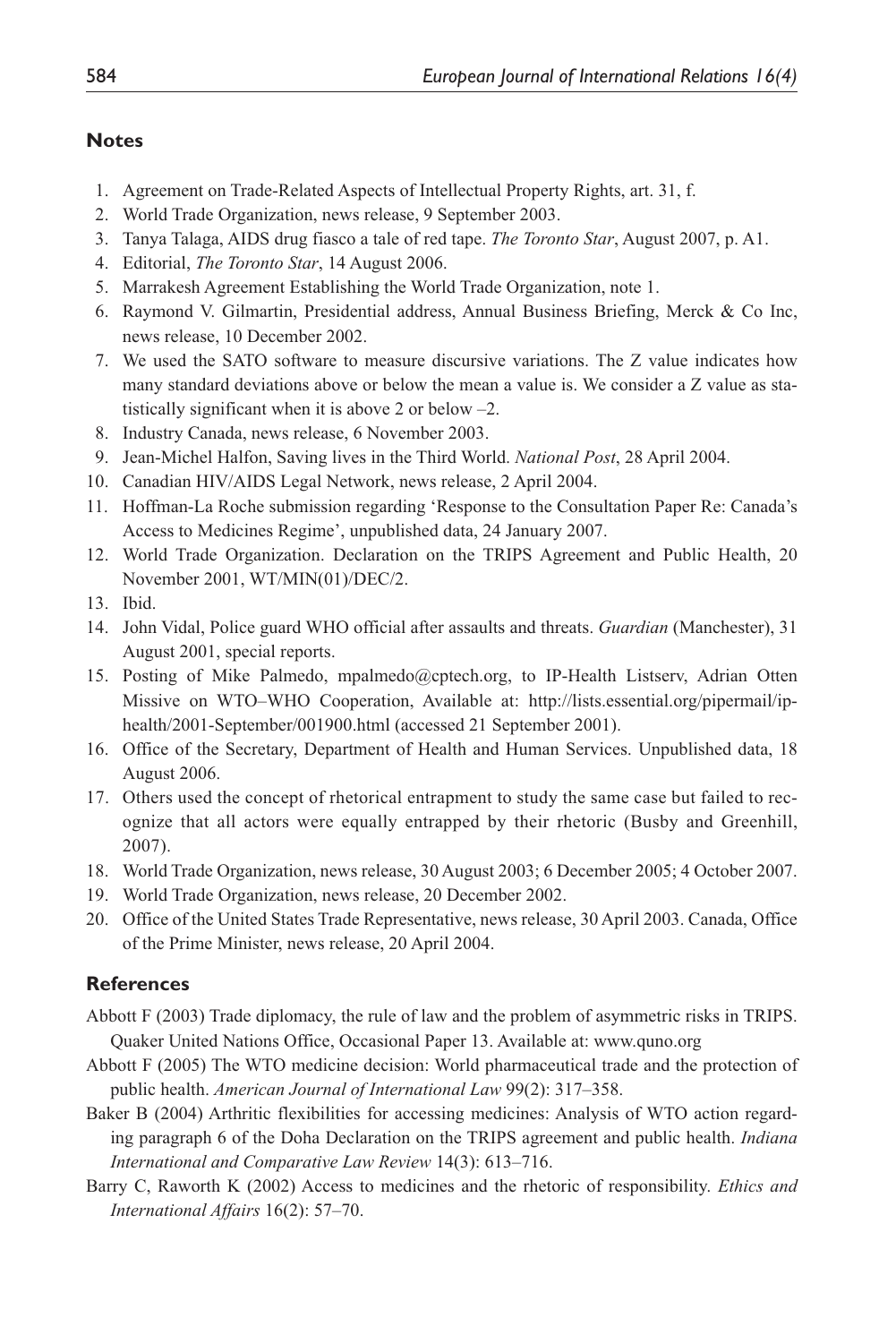- Bially Mattern J (2007) Representational force and attraction in world politics. In: Berenskoetter F, Williams M (eds) *Power in World Politics*. New York: Routledge, 98–119.
- Busby J, Greenhill K (2007) Have you no shame? The normative sources of weak actor influence. Paper presented at the annual meeting of the *American Political Science Association*, 30 August.
- Charnovitz S (2002) Triangulating the world trade organization. *The American Journal of International Law* 96(1): 28–55.
- Chollet D, Goldgeier J (2002) The scholarship of decision-making: Do we know how we decide? In: Snyder RC, Bruck HW, Burton S, et al. (eds) *Foreign Policy Decision Making (Revisited)*. New York: Palgrave Macmillan, 153–180.
- Deitelhoff N, Müller H (2005) Theoretical paradise empirically lost? Arguing with Habermas. *Review of International Studies* 31(1): 167–180.
- Diez T, Steans J (2005) A useful dialogue? Habermas and international relations. *Review of International Studies* 31(1): 127–140.
- Drezner D (2007) *All Politics is Global: Explaining International Regulatory Regimes*. Princeton: Princeton University Press
- Ehlermann C-D, Ehring L (2005) Decision-making in the world trade organization. *Journal of International Economic Law* 8(1): 51–75.
- Elster J (1998) Deliberation and constitution making. In: Elster J (ed.) *Deliberative Democracy*. Cambridge: Cambridge University Press, 97–122.
- Eriksen EO (2003) Integration and the quest for consensus: On the micro-foundation of supranationalism. In: Eriksen EO, Joerges C, and Neyer J (eds) *European Governance, Deliberation and the Quest for Democratization*. Oslo: Arena, 163–232.
- Esty DC (2002) The world trade organization's legitimacy crisis. *World Trade Review* 1(1): 7–22.
- Finnemore M, Sikkink K (1998) International norm dynamics and political change. *International Organization* 52(4): 887–917.
- Gambetta D (1988) Can we trust? In: Gambetta D (ed.) *Trust: Making and Breaking Cooperative Relations*. New York: Blackwell, 213–238.
- Garver E (2004) *For the Sake of Argument: Practical Reasoning, Character, and the Ethics of Belief*. Chicago: University of Chicago Press.
- Gathii JT (2003) The structural power of strong pharmaceutical patent protection in US foreign policy. *Journal of Gender, Race & Justice* 7(2): 267–314.
- Gopakumar KM (2004) The WTO deal on cheap drugs: A critique. *Journal of World Intellectual Property* 7(1): 99–114.
- Habermas J (1981) Social action, purposive activity, and communication. In: Cooke M (ed.) *On the Pragmatics of Communication*. Cambridge: MIT Press, 105–182.
- Habermas J (1984) *The Theory of Communicative Action, vol. 1: Reason and the Rationalization of Society*. Boston: Beacon Press.
- Habermas J (1996) *Between Facts and Norms: Contributions to a Discourse Theory of Law and Democracy*. Cambridge: MIT Press.
- Hardin R (2006) *Trust*. Cambridge: Polity Press.
- Hoen E (2002) TRIPS, pharmaceutical patents, and access to essential medicines: A long way from Seattle to Doha. *Chicago Journal of International Law* 3(1): 27–46.
- Hoffman AM (2002) A conceptualization of trust in international relations. *European Journal of International Relations* 8(3): 375–401.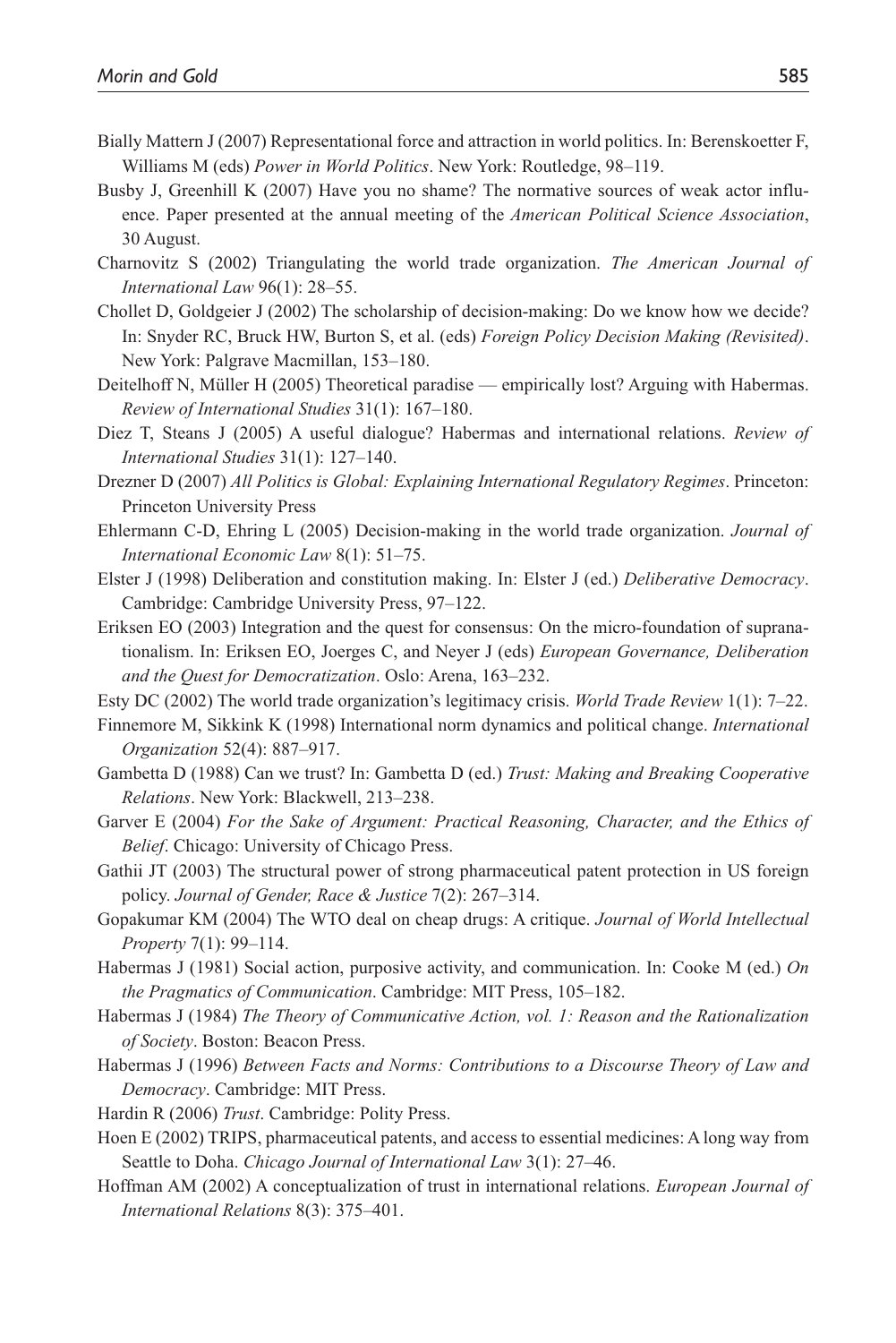- Hyde-Price, A (2006) Normative power Europe: A realist critique. *Journal of European Public Policy* 13(2): 217–234.
- Islam MR (2004) The generic drug deal of the WTO from Doha to Cancun: A peripheral response to a perennial conundrum. *Journal of World Intellectual Property* 5(5): 675–692.
- Jervis R (1976) *Perception and Misperception in International Politics*. Princeton: Princeton University Press.
- Kapoor I (2004) Deliberative democracy and the WTO. *Review of International Political Economy* 11(3): 522–541.
- Katzenstein PJ (1996) Introduction: Alternative perspectives on national security. In: Katzenstein PJ (ed.) *The Culture of National Security: Norms and Identity in World Politics*. New York: Columbia University Press, 1–6.
- Keohane RO, Nye JS (2001) *Power and Interdependence: World Politics in Transition.* New York: Longman.
- King LA (2003) Deliberation, legitimacy, and multilateral democracy. *Governance* 16(1): 23–50.
- Krebs RR, Jackson PT (2007) Twisting tongues and twisting arms: The power of political rhetoric. *European Journal of International Relations* 13(1): 35–66.

Kydd A (2005) *Trust and Mistrust in International Relations*. Princeton: Princeton University Press.

- McLaverty P, Halpin D (2008) Deliberative drift: The emergence of deliberation in the policy process. *International Political Science Review* 29(2): 197–214.
- Mearsheimer JJ (1994) The false promise of international institutions. *International Security*  19(3): 5–49.
- Mercer J (2005) Rationality and psychology in international politics. *International Organization* 59(1): 77–106.
- Mitzen J (2005) Reading Habermas in anarchy: Multilateral diplomacy and global public spheres. *American Political Science Review* 99(3): 401–417.
- Müller HM (2004) Arguing, bargaining and all that: Communicative action, rationalist theory and the logic of appropriateness in international relations. *European Journal of International Relations* 10(3): 395–435.
- Odell JS (2009) Braking deadlocks in international institutional negotiations: The WTO, Seattle and Doha. *International Studies Quarterly* 53(2): 273–299.
- Odell JS, Sell SK (2006) Reframing the issue: The WTO coalition on intellectual property and public health, 2001. In: Odell JS (ed.) *Negotiating Trade: Developing Countries in the WTO and NAFTA*. Cambridge: Cambridge University Press, 85–113.
- Onuf N (2001) Speaking of foreign policy. In: Kubálková V (ed.) *Foreign Policy in a Constructed World*. Armonk: Sharpe, 77–97.
- Parry G (1976) Trust, distrust, and consensus. *British Journal of Political Science* 6(2): 129–142.
- Pugatch MP (2006) Political economy of intellectual property policy-making an observation from a realistic (and slightly cynical) perspective. *The Journal of World Investment & Trade*  7(2): 257–274.
- Rawls J (1987) The idea of an overlapping consensus. *Oxford Journal of Legal Studies* 7(1): 1–25.
- Risse T (2000) Let's argue!: Communicative action in world politics. *International Organization*  54(1): 1–39.
- Schimmelfennig F (2001) The community trap: Liberal norms, rhetorical action, and the eastern enlargement of the European Union. *International Organization* 55(1): 47–80.